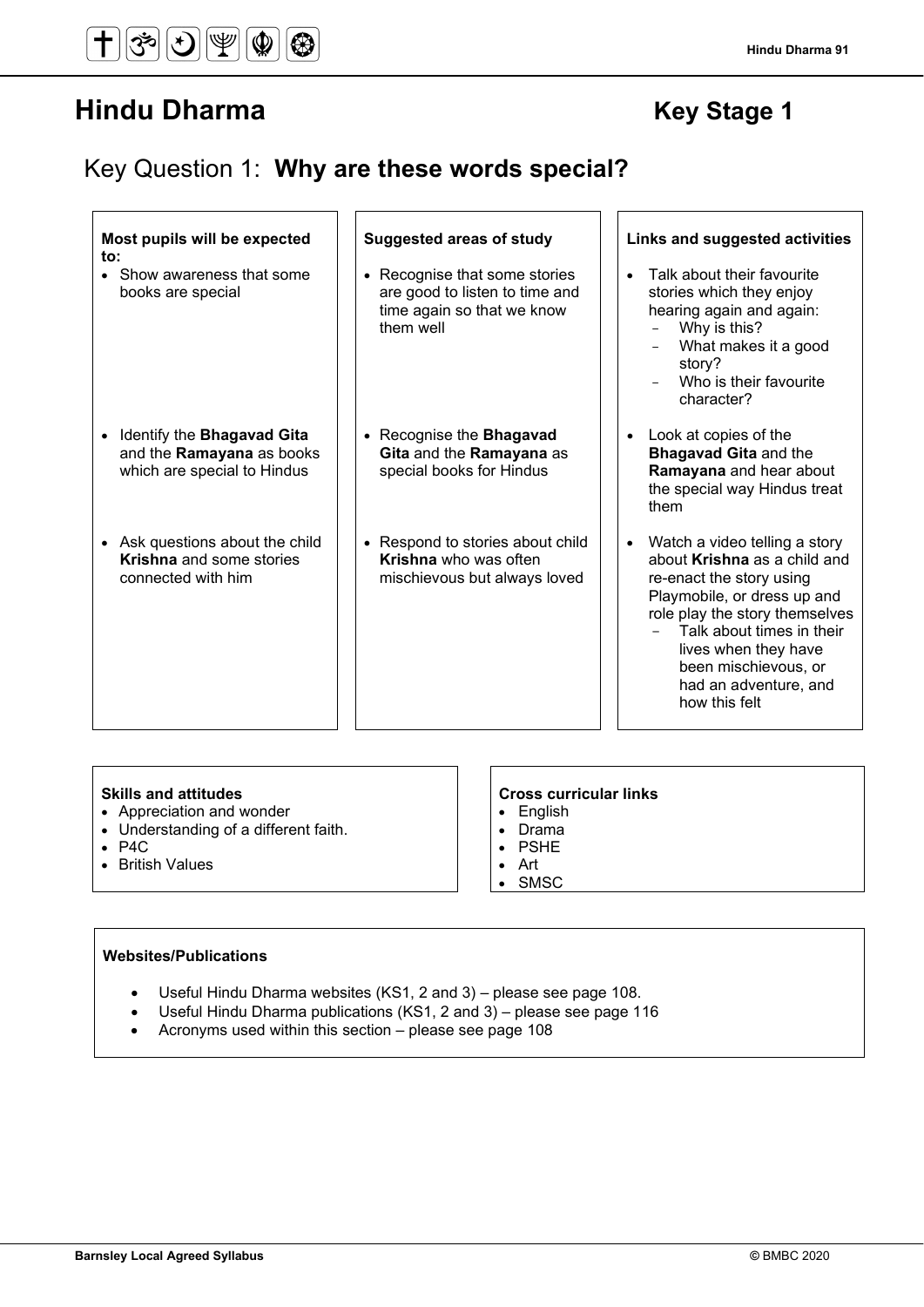# Key Question 2: **Why are some places special?**

| Most pupils will be expected<br>to:                                                                                                                                                               | <b>Suggested areas of study</b>                                                                                                                        | Links and suggested activities                                                                                                                                                                                                                                                                                                                                                                                                           |
|---------------------------------------------------------------------------------------------------------------------------------------------------------------------------------------------------|--------------------------------------------------------------------------------------------------------------------------------------------------------|------------------------------------------------------------------------------------------------------------------------------------------------------------------------------------------------------------------------------------------------------------------------------------------------------------------------------------------------------------------------------------------------------------------------------------------|
| Show awareness of the Hindu<br>$\bullet$<br>home as a special place for<br><b>Hindu families</b>                                                                                                  | • Discuss some of the important<br>things families do together at<br>home                                                                              | Talk about their own families eg<br>$\bullet$<br>where their families came from<br>and where they have relatives,<br>and link this to extended Hindu<br>families (often extended families<br>live in one home)<br>- Look at a world map and<br>locate India and UK                                                                                                                                                                       |
| Identify the home shrine as a<br>special place set apart in Hindu<br>celebrations                                                                                                                 | Ask questions about what Hindu<br>families do when they worship at<br>the home shrine                                                                  | Look at photographs of Hindu<br>shrines in homes and find out<br>what they are for and what<br>people do with them<br>- watch a video of a Hindu<br>family and their home shrine                                                                                                                                                                                                                                                         |
| Recognise that families often do<br>special things together at home<br>and that in a Hindu family this<br>means worshipping                                                                       | Identify the shrine as special to<br>$\bullet$<br><b>Hindus</b>                                                                                        | Talk about special things they do<br>at home with their family<br>- handle some artefacts<br>associated with worship at<br>home                                                                                                                                                                                                                                                                                                          |
| Begin to recognise that the<br>$\bullet$<br>Mandir (temple) is a special<br>place for Hindus<br>show awareness of some of<br>the things Hindus might do<br>when they visit the Mandir<br>(temple) | Learn about the Mandir (temple)<br>$\bullet$<br>as a special place for Hindus and<br>find out what Hindus do there,<br>and why                         | Watch a video about Hindu<br>$\bullet$<br>worship at a <b>Mandir</b> (temple)<br>and write senses poems about<br>what they might be able to see,<br>hear, smell, taste and feel if they<br>were there<br>- look at a variety of pictorial<br>representations of Mandir<br>(Hindu temples) noting<br>important features, eg<br>sculpture, colour<br>visit a local Mandir                                                                  |
| Recognise rituals (religious or<br>$\bullet$<br>non-religious) in their own lives                                                                                                                 | Recognise special routines, rituals<br>and places in their own lives and<br>link this with the <b>Mandir</b> (temple)<br>as a special place for Hindus | Talk about any routines or rituals<br>$\bullet$<br>they might have, these might be<br>connected to worship or they<br>might be simple bedtime<br>routines, morning routines, and<br>so on<br>$-$ talk about special places they<br>visit with their family outside<br>their immediate home<br>environment eg a park, a<br>community building, a place<br>of worship<br>Why do they visit their specia<br>place?<br>- What happens there? |

# $\overline{1}$

- Talk about their own families eg families (often extended families
	- family and their home **shrine**
- Talk about special things they do
- what they might be able to see, hear, smell, taste and feel if they
- Talk about any routines or rituals they might have, these might be routines, morning routines, and
	- talk about special places they visit with their family outside community building, a place
	- Why do they visit their special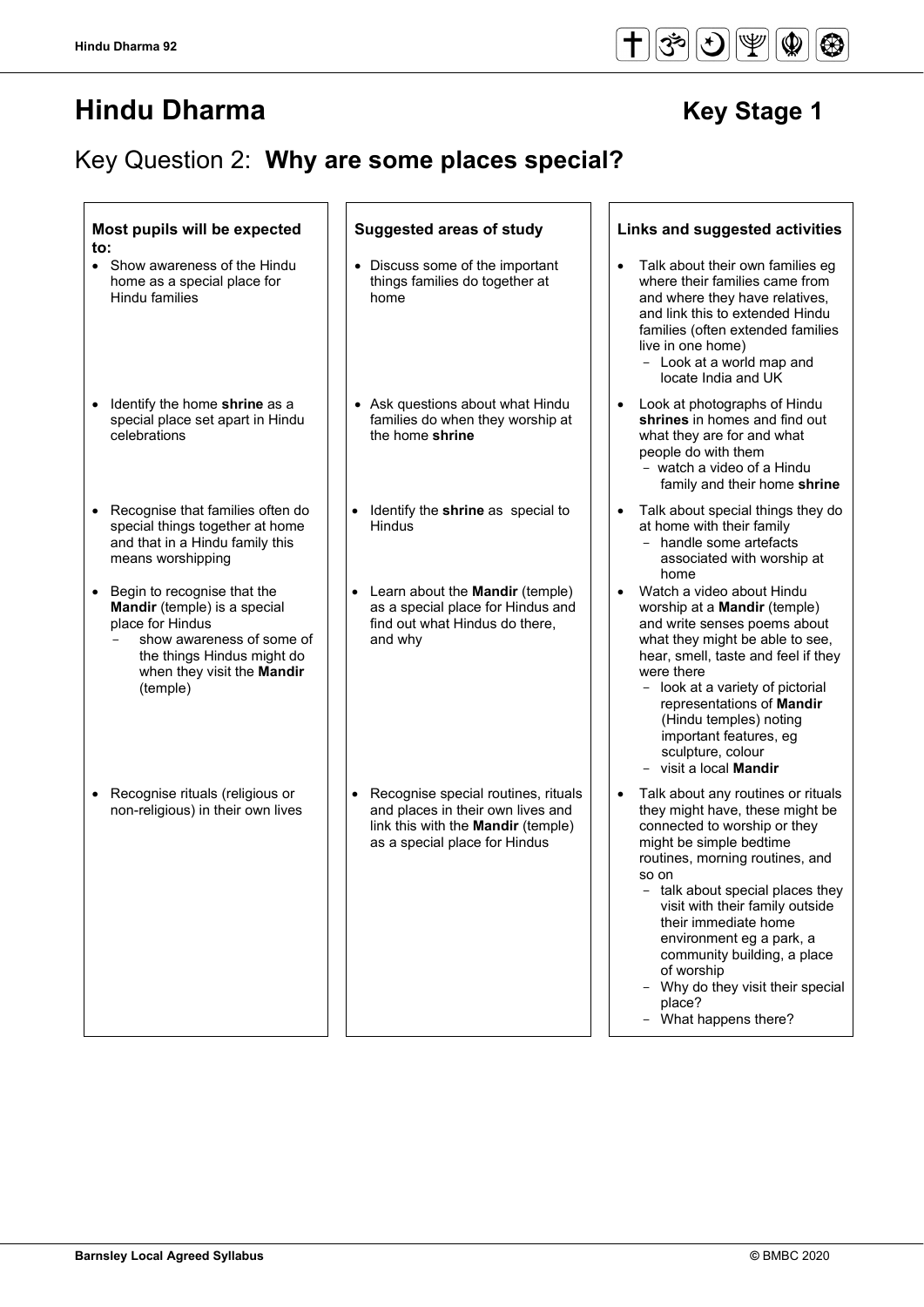Key Question 2 contd: **Why are some places special?**

- Investigation
- Understanding of a different faith
- P4C
- British Values

- English (Explanation)<br>• PSHE
- **PSHE**
- Art
- DT
- **SMSC**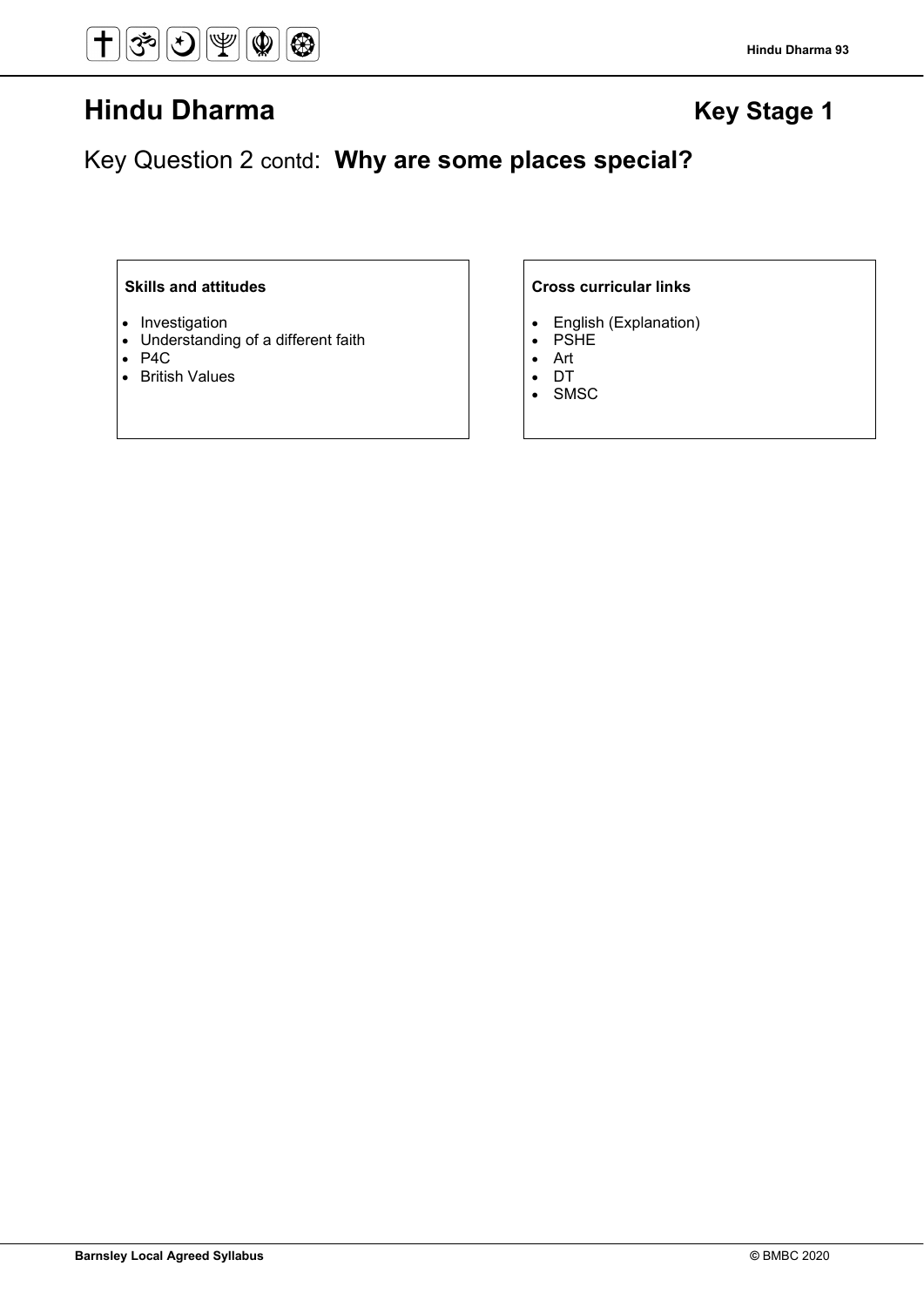# Key Question 3: **How can faith contribute to Community Cohesion?**

| Most pupils will be expected<br>$\mathsf{to}$ :<br>Begin to recognise that Hindus'<br>$\bullet$<br>behaviour towards each other is<br>guided by the values and<br>qualities which some Hindu | <b>Suggested areas of study</b><br>• Ask questions about the life of<br><b>Rama</b> and how it has set an<br>example of behaviour for Hindus                            | Links and suggested activities<br>Listen to the story of <b>Rama</b> or<br>$\bullet$<br>watch a video. Act parts of it out<br>and list his qualities eg brave,<br>loving                                                                                          |
|----------------------------------------------------------------------------------------------------------------------------------------------------------------------------------------------|-------------------------------------------------------------------------------------------------------------------------------------------------------------------------|-------------------------------------------------------------------------------------------------------------------------------------------------------------------------------------------------------------------------------------------------------------------|
| stories identify as important<br>Begin to recognise that<br>community celebrations eg<br>festivals, weddings, are an<br>expression of faith                                                  | • Show an awareness of some<br>celebrations in the Hindu faith<br>community eg the festival of<br>Janmashtami (Krishna's<br>birthday)                                   | Listen to stories of how some<br>Hindus celebrate key festivals eg<br>Janmashtami, and look at video<br>extracts and pictures<br>How and why are people<br>celebrating?<br>Talk about times when they                                                             |
|                                                                                                                                                                                              |                                                                                                                                                                         | have celebrated with others.<br>as part of a group<br>Talk about why celebrations<br>are often public, rather than<br>private, and about how it<br>feels to belong                                                                                                |
| Recognise celebrations of their<br>$\bullet$<br>own which they enjoy with others,<br>as members of a group                                                                                   | • Recognise that family<br>celebrations eg weddings can be<br>a sign of faith<br>Recognise the importance of<br>celebrating special events<br>with others, collectively | Discuss the main features of a<br>Hindu wedding eg clothes,<br>jewellery, and the ceremony<br>Try decorating their own<br>hands, or a picture of<br>hands, in a similar way.<br>Interview a Hindu visitor<br>about any weddings or<br>festivals they have enjoyed |

- Investigation
- Understanding of a different faith
- P4C
- British Values

- Art
- English
- Drama • PSHE
- 
- ICT<br>• SMS
- SMSC<br>• Citizen
- **Citizenship**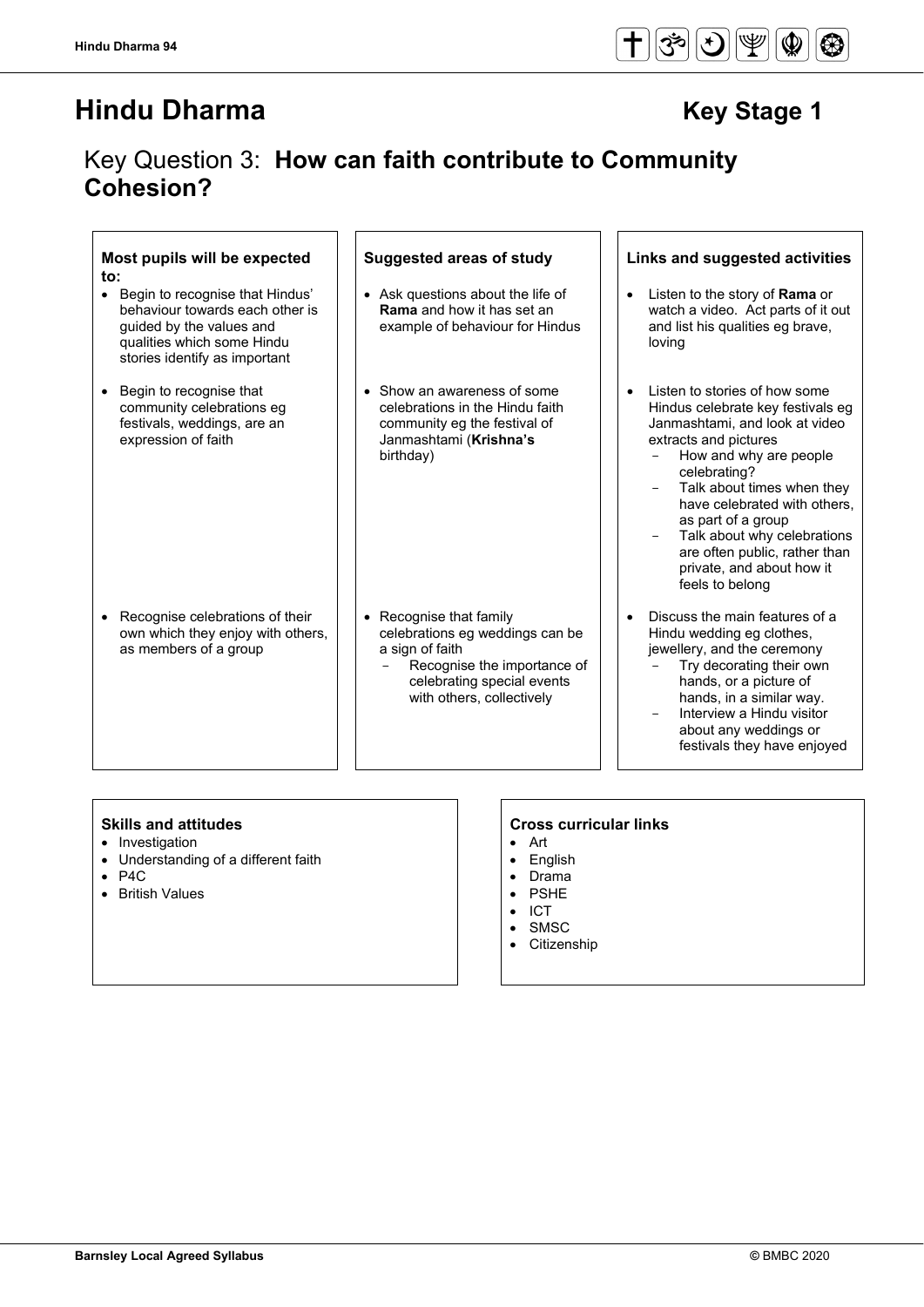# Key Question 4: **Why are some times special?**

#### **Most pupils will be expected to:**

- Show awareness of some Hindu celebrations and respond thoughtfully to these
- Recognise occasions involving celebrations of friendship or light

- Ask questions about the festival of Raksha Bhandhan when sisters tie on **Rakhi** (decorative thread) on brothers' right wrists, and the festival of **Divali**
- Identify special times in their own lives which celebrate friendship or light

### **Suggested areas of study Links and suggested activities**

- Make **Rakhi** for friends and talk about why it is important to let people know they are valuable
	- Make rangoli patterns (symmetrical patterns on isometric paper)
- Talk about celebrations children have experienced which involve light e.g. candles on a birthday cake, lights on a Christmas tree, fireworks night. Talk about why light is important
	- Listen to the stories connected with **Divali** (**Lakshmi** and the **Ramayana**) and make divas to decorate the classroom

- Appreciation
- Awe and wonder
- Interpretation
- Explanation<br>• Understandi
- Understanding of a different faith
- $\bullet$  P4C
- British Values

- English
- Art
- DT
- Mathematics
- Drama
- SMSC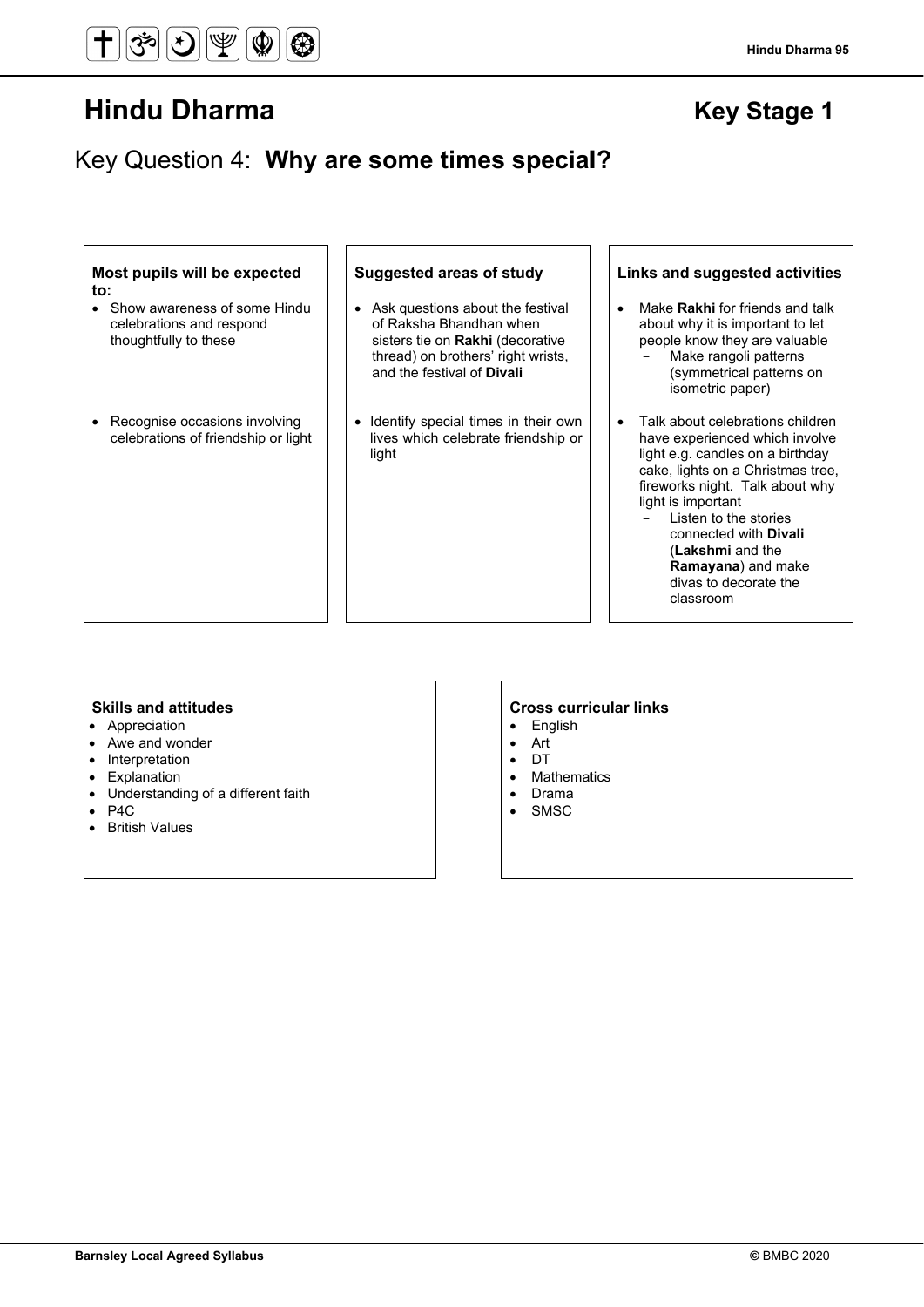

# Key Question 5: **What can be learnt from the lives of significant people of faith?**

## **Most pupils will be expected to:**

• Suggest meanings to be found in the story of **Divali**

• Begin to recognise the importance of some of the themes which run through Hindu stories Ask questions about the story of **Divali** and its meaning

• Recognise the significance of some of these themes in their own lives

#### • Talk about things in their own experience which correspond to the themes in the story of **Divali**

### **Suggested areas of study Links and suggested activities**

- Listen to the story of the celebration of **Divali** and look at pictorial representations Act out parts of the story
	- and talk about the attributes of each character: Who is good and who is
	- bad? What makes **Rama** and
	- **Sita** good?
	- How might a Hindu want to be more like **Rama** or **Sita**? How could we be more like them?
- Make a classroom frieze telling the story, adding words at key points to explain the important themes e.g. 'good wins', '**Rama** is brave', '**Sita** is loyal'

- Appreciation
- Awe and wonder
- Interpretation
- Application
- Understanding of a different faith
- P4C
- British Values

- English (Explanation)
- Drama
- Art
- PSHE
- **ICT**
- **SMSC**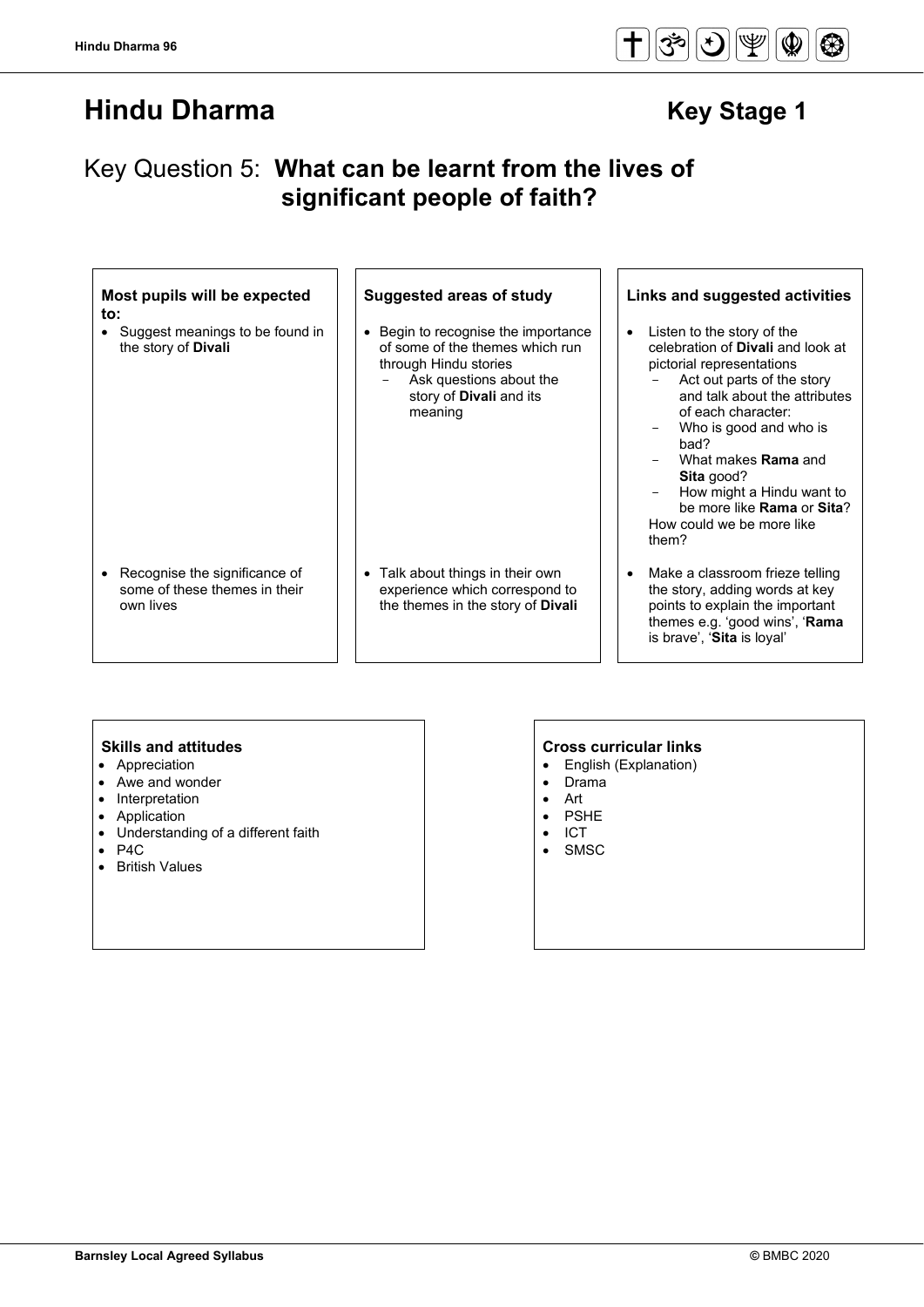# Key Question 6: **How do I and others feel about life and the universe around us?**

### **Most pupils will be expected to:**

• Recognise the Hindu belief in **Karma** and ask questions about good and bad actions

- Identify the difference between good actions and bad actions
- Recognise why doing good actions matters to Hindus
- **Begin to recognise the Hindu** belief in reincarnation and the cycle of life
- Show an awareness that people believe different things about life after death
- Show an awareness of Hindu beliefs about the cycle of life and that these are different from most western views

### **Suggested areas of study Links and suggested activities**

- Discuss scenarios of:
	- Good deeds, eg being helpful, honest, trustworthy and the reward for being good
	- Bad deeds, eg telling lies, stealing and the sanctions associated with them; relating these to the Hindu belief in **Karma** and re-birth
- Design posters which convey Hindu beliefs about the cycle of life, death and rebirth

- Awe and wonder
- Application
- Enquiry
- Understanding of a different faith
- P4C
- British Values

- **English**
- Drama
- **PSHE**
- Art
- ICT • SMSC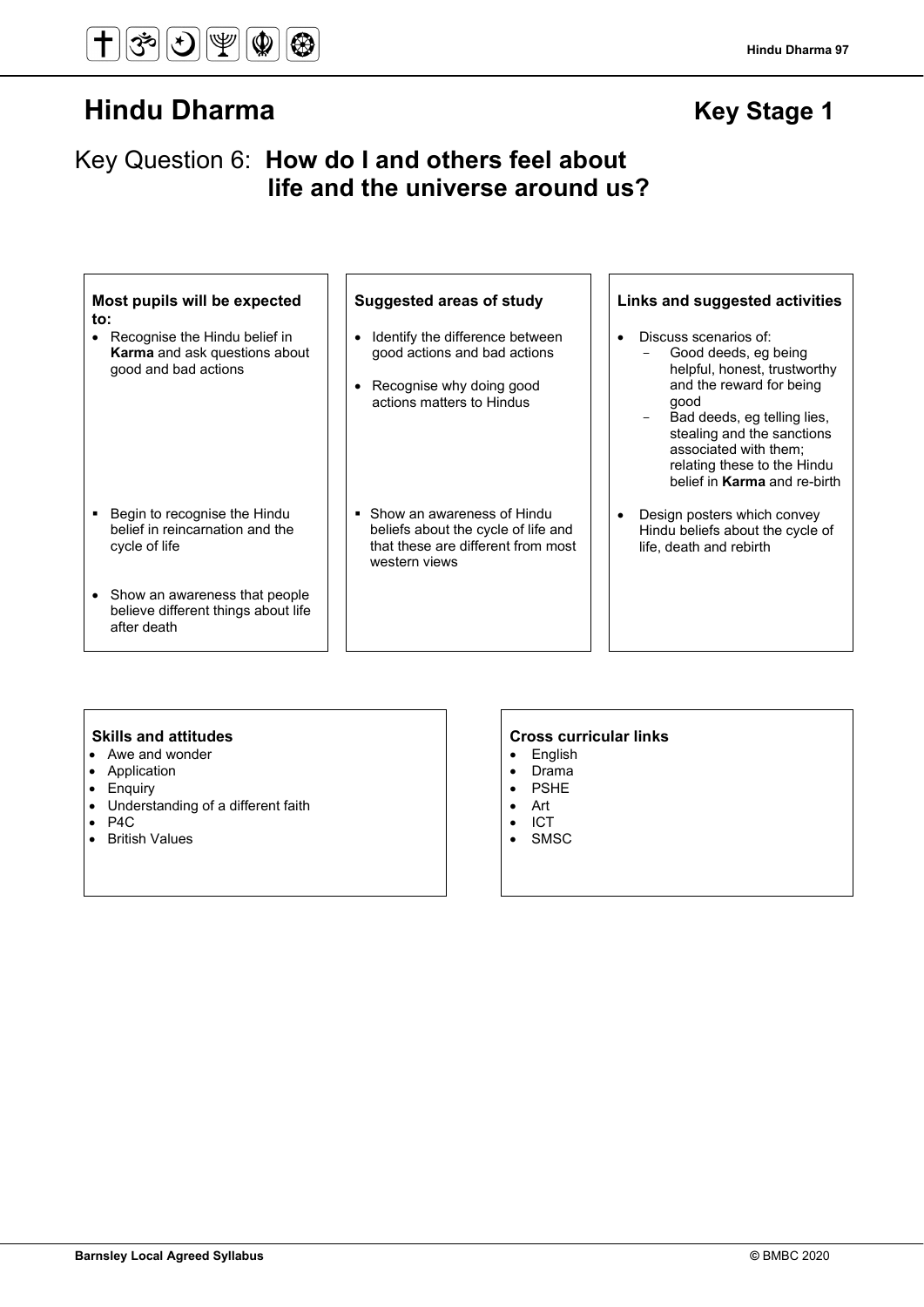$\overline{\Gamma}$ 

# **Hindu Dharma** Key Stage 2

# Key Question 1: **Why are these words special?**

1 F

| Most pupils will be expected<br>$\mathsf{to}$ :                 | <b>Suggested areas of study</b>                                                                                        | Links and suggested activities                                                                                                                                                                                                                                                                                   |
|-----------------------------------------------------------------|------------------------------------------------------------------------------------------------------------------------|------------------------------------------------------------------------------------------------------------------------------------------------------------------------------------------------------------------------------------------------------------------------------------------------------------------|
| Describe the impact of sacred<br>$\bullet$<br>stories on Hindus | • Hear some key Hindu stories and<br>describe the ideas and beliefs<br>which they convey and which<br>matter to Hindus | Read or watch a video of various<br>$\bullet$<br>Hindu stories eg stories about<br>God in different forms:<br>Ganesha<br><b>Hanuman</b><br>-<br>the Avatars of Vishnu<br>stories from the <b>Ramayana</b><br>Select suitable stories to<br>transpose into play scripts<br>or to depict in different art<br>forms |
| Apply the ideas found in Hindu<br>stories to their own life     | Make links between some of<br>these themes and<br>experiences/beliefs of their own                                     | Talk about the key ideas and<br>$\bullet$<br>beliefs which these stories<br>convey<br>Talk about similar beliefs or<br>experiences of their own.<br>Draw scenes from the<br>stories, matching them with<br>scenes from real life                                                                                 |

- Appreciation
- Awe and wonder
- Explanation
- Application
- Understanding of a different faith
- P4C
- British Values

# **Skills and attitudes Cross curricular links**

1 「

- English
- Art
- Drama
- PSHE
- SMSC

## **Websites/Publications**

- Useful Hindu Dharma websites (KS1, 2 and 3) please see page 108.
- Useful Hindu Dharma publications (KS1, 2 and 3) please see page 116
- Acronyms used within this section please see page 108

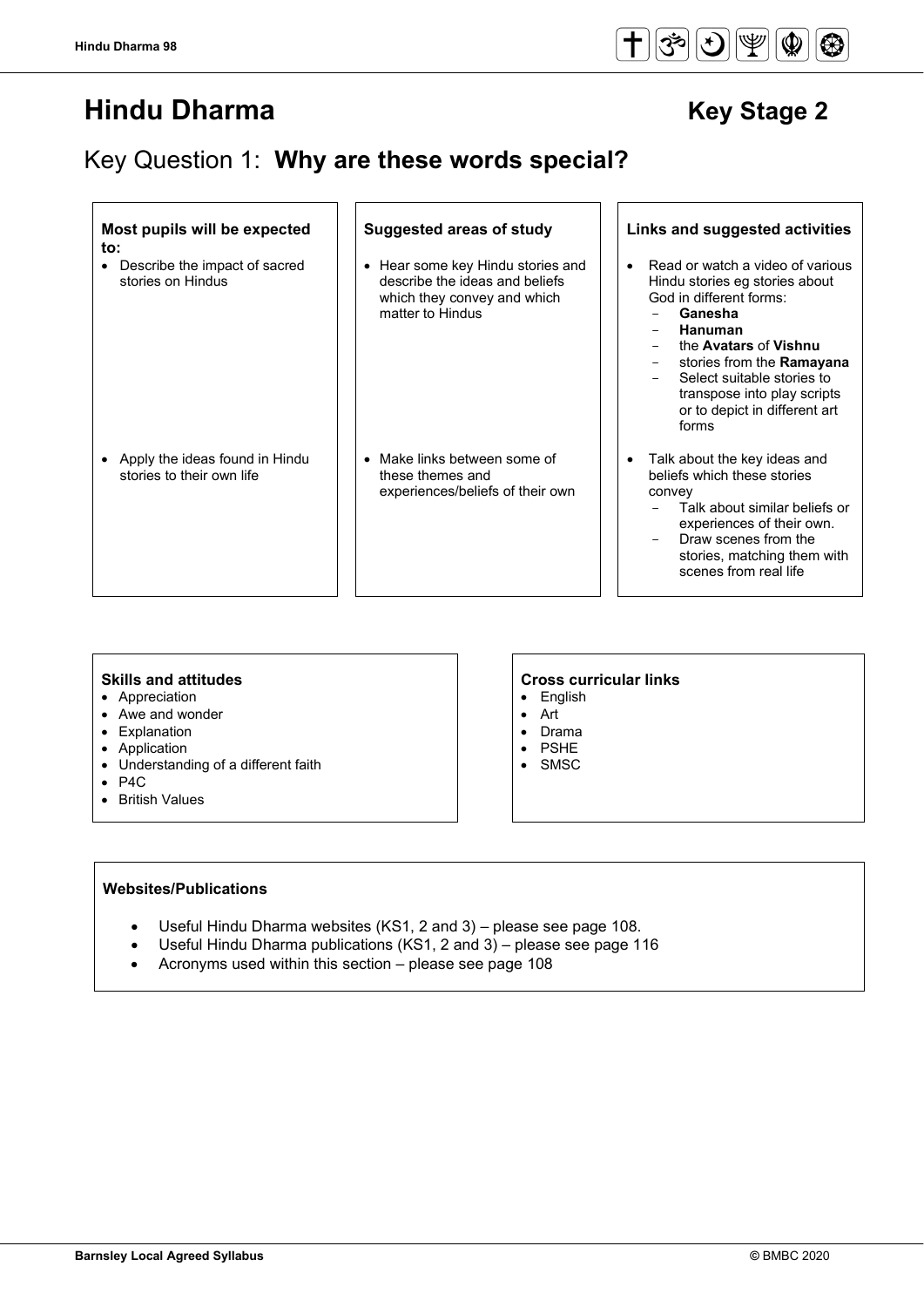# Key Question 2: **Why are some places special?**

| Most pupils will be expected<br>to:                                                                                | <b>Suggested areas of study</b>                                                                                                                                                | Links and suggested activities                                                                                                                                                                                                                                                                                                      |
|--------------------------------------------------------------------------------------------------------------------|--------------------------------------------------------------------------------------------------------------------------------------------------------------------------------|-------------------------------------------------------------------------------------------------------------------------------------------------------------------------------------------------------------------------------------------------------------------------------------------------------------------------------------|
| • Describe the impact of a<br>Mandir (Hindu temple) as a<br>special place for Hindus                               | Investigate the Mandir (Hindu<br>temple) as a special place for<br><b>Hindus</b>                                                                                               | Visit a <b>Mandir</b> (Hindu temple)<br>and / or interview a Hindu<br>about the way they worship at<br>home<br>Draw and describe the<br>use of artefacts used in<br>the Puja                                                                                                                                                        |
| • Use their senses to reflect on<br>a Hindu's experience of<br>worship                                             | • Reflect on what Hindus might<br>be experiencing when they<br>worship                                                                                                         | Look at photographs or watch<br>a video of Hindu worship and<br>discuss the involvement of<br>the five senses e.g. bell,<br>lamp, incense, flowers, fruit<br>offerings. Write a 'senses<br>poem' or create sensory<br>displays to convey the<br>experience                                                                          |
| • Use religious vocabulary to<br>describe some sacred Hindu<br>sites and their history and<br>importance to Hindus | • Find out about places of Hindu<br>pilgrimage eg:<br>Gangotri (source of the<br>Ganga)<br>Varanasi (meeting of the<br>three sacred rivers:<br>Ganga, Yamuna and<br>Saraswati) | Look at a map of India and<br>trace the major rivers from<br>their source to the mouth<br>Talk about rivers being<br>sacred for Hindus and<br>hear some Hindu stories<br>about Ganga (the sacred<br>river Ganges)<br>Look at pictures of<br>places of Hindu<br>pilgrimage and ask<br>questions about what<br>people are doing there |

- Appreciation
- Awe and wonder
- Investigation
- Understanding of a different faith
- P4C
- British Values

- English
- Art
- Science
- Geography
- DT
- SMSC
- Citizenship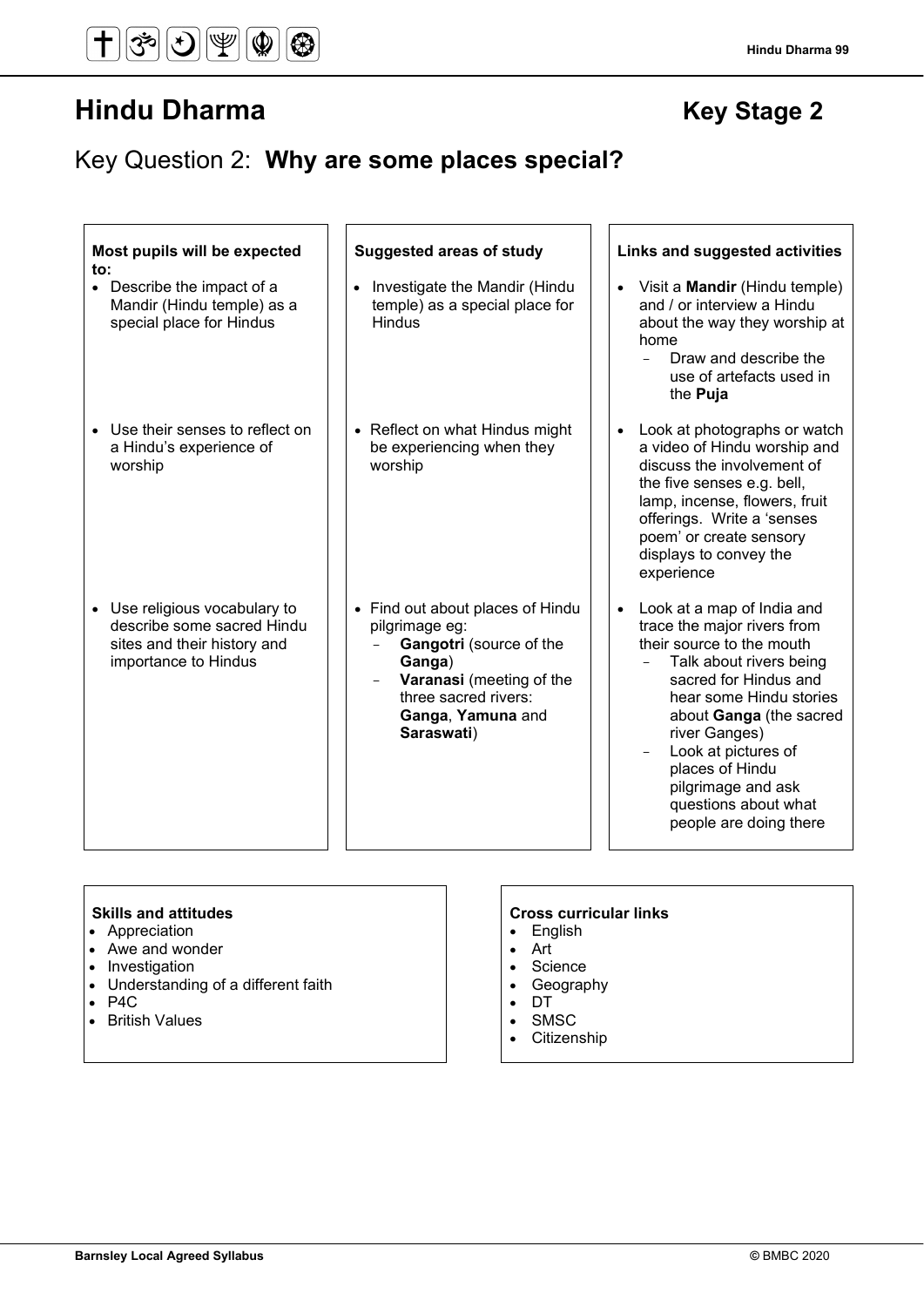# Key Question 3: **How can faith contribute to Community Cohesion?**

| Most pupils will be expected<br>to:                                                                             | <b>Suggested areas of study</b>                                                                                                                      | Links and suggested activities                                                                                                                                                                                                                                                                                                                                                                                                      |
|-----------------------------------------------------------------------------------------------------------------|------------------------------------------------------------------------------------------------------------------------------------------------------|-------------------------------------------------------------------------------------------------------------------------------------------------------------------------------------------------------------------------------------------------------------------------------------------------------------------------------------------------------------------------------------------------------------------------------------|
| Describe the Hindu belief of one<br>God in many forms                                                           | • Find out about some key ways in<br>which God is described in Hindu<br><b>Dharma</b>                                                                | Look at pictorial representations<br>$\bullet$<br>of Brahma the Creator, Shiva<br>the Destroyer and Vishnu the<br>Preserver<br>Use books and ICT to find<br>$\equiv$<br>out about and label the<br>symbolic features                                                                                                                                                                                                                |
| Make links between this belief<br>$\bullet$<br>and how Hindus behave towards<br>each other                      | • Describe parts of the Bhagavad<br>Gita and its impact on Hindus in<br>terms of belief and behaviour                                                | Discuss some of the key<br>$\bullet$<br>messages of the Bhagavad Gita<br>eg<br>Fulfilling purpose of life on<br>$\overline{\phantom{0}}$<br>earth without any<br>expectations                                                                                                                                                                                                                                                       |
| • Apply examples of Hindu<br>behaviour to their own lives                                                       | • Describe how this might inspire or<br>influence their own behaviour                                                                                | To produce a poster illustrating a<br>$\bullet$<br>specific situation in their own life                                                                                                                                                                                                                                                                                                                                             |
| Describe some of the points on<br>$\bullet$<br>their own journey of life which<br>might be marked by milestones | Reflect on important milestones in<br>their own life                                                                                                 | Make a story map of their own<br>$\bullet$<br>lives                                                                                                                                                                                                                                                                                                                                                                                 |
| Describe some Hindu milestones                                                                                  | Describe key events in the life of<br>a Hindu eg<br>Birth ceremonies, including<br>the baby's first haircut<br>(Mandan)<br>A wedding                 | Talk about the significance for<br>$\bullet$<br>Hindus of the first haircutting<br>ceremony and/or a wedding<br>ceremony<br>Make a Hindu invitation<br>card inviting family<br>members to the occasion,<br>explaining why it is an<br>important time                                                                                                                                                                                |
| • Suggest ways in which children<br>are members of different<br>communities and how this is<br>expressed        | • Make links between belonging to<br>a community and sharing in the<br>expression of this, using and<br>identifying examples from their<br>own lives | Talk about any groups or<br>$\bullet$<br>communities they belong to and<br>identify ways in which this is<br>expressed eg<br>Wearing a uniform<br>Eating together<br>Shared activities<br>Mark on a world map<br>countries with a large Hindu<br>population, with particular<br>reference to areas where<br>natural disasters may have<br>recently occurred.<br>Talk about what it might<br>mean to belong to a global<br>community |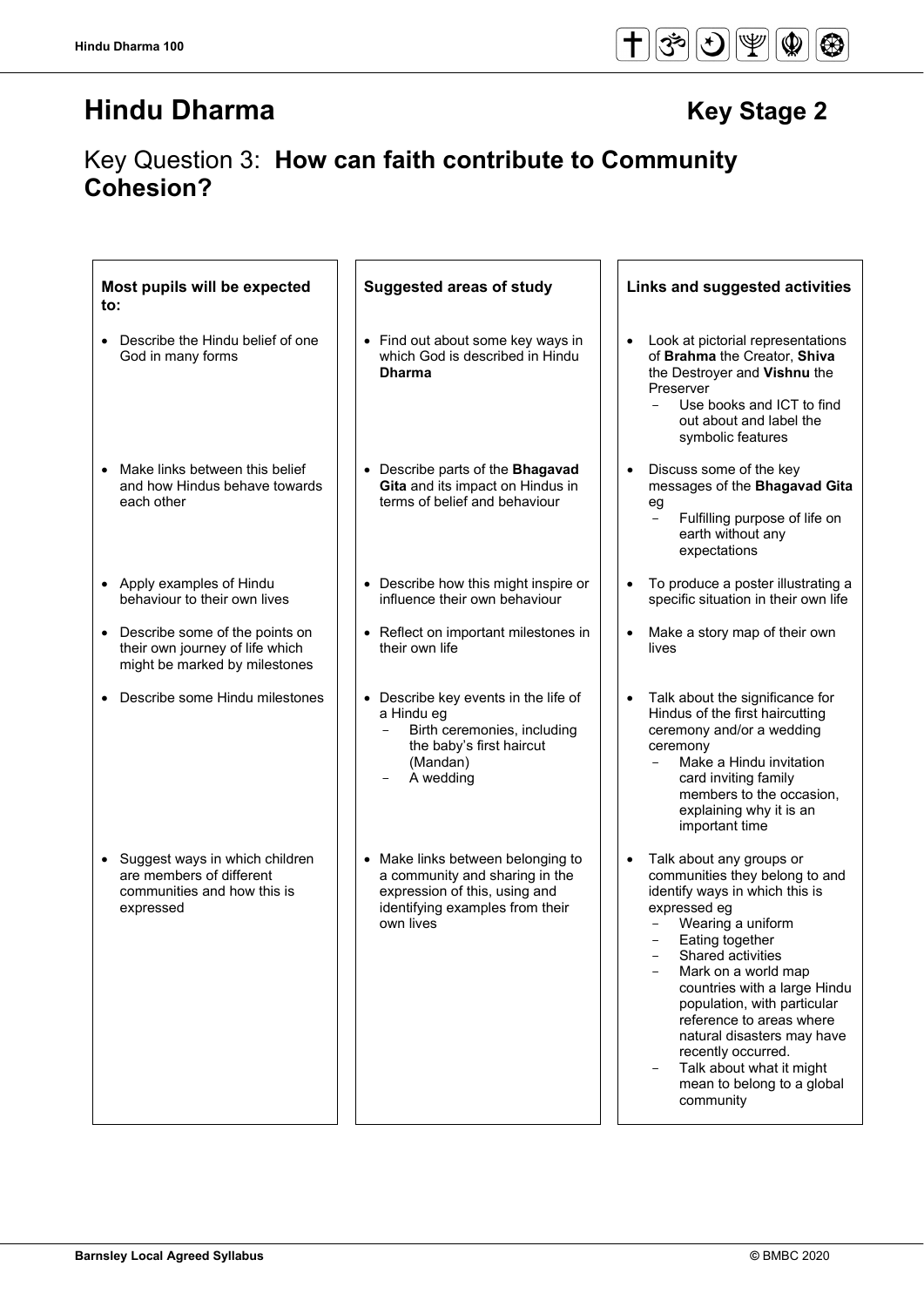Key Question 3 contd: **How can faith contribute to Community Cohesion?**

- Investigation
- Application
- Understanding of a different faith
- P4C
- British Values

- ICT
- English
- Drama
- Geography
- Art
- SMSC
- Citizenship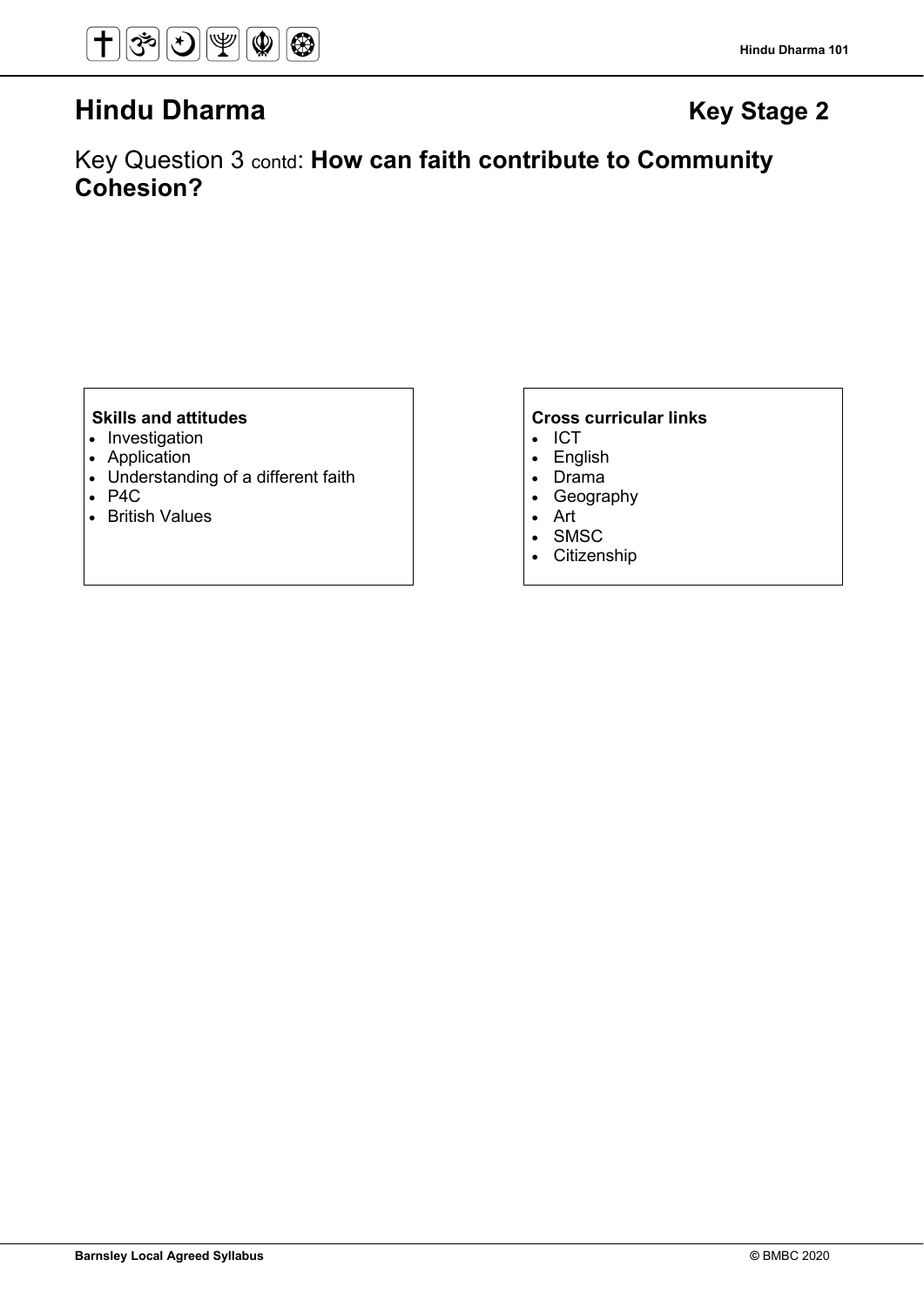# Key Question 4: **Why are some times special?**

# **Most pupils will be expected to:**

• Describe the ways in which some Hindu festivals are celebrated and the impact they have on Hindu believers

- Find out about the spring festival of Holi and its impact on Hindu people.
	- Describe what happens at 'Raksha Bandhan' and describe its impact on Hindu brothers and sisters

- Apply these examples of celebration to their own lives and describe what inspires them to celebrate
- Make links between the themes of these festivals and times of celebration in their own lives

# **Suggested areas of study Links and suggested activities**

- Listen to or watch a video of the story of Prahlad and Narasimha
	- $-$  Imagine they are Hindu and write a letter to a friend describing the celebration of Holi eg playing with the coloured powders/water, and why the festival matters
	- Discuss the life long importance of Raksha Bandhan for brothers and sisters and the specialness of a Hindu family
- Talk about how these themes might relate to their own lives

- Application
- Understanding of a different faith
- British Values

- English (Letter writing)
- Drama (Role Play)
- PSHE
- DT
- Art
- **SMSC**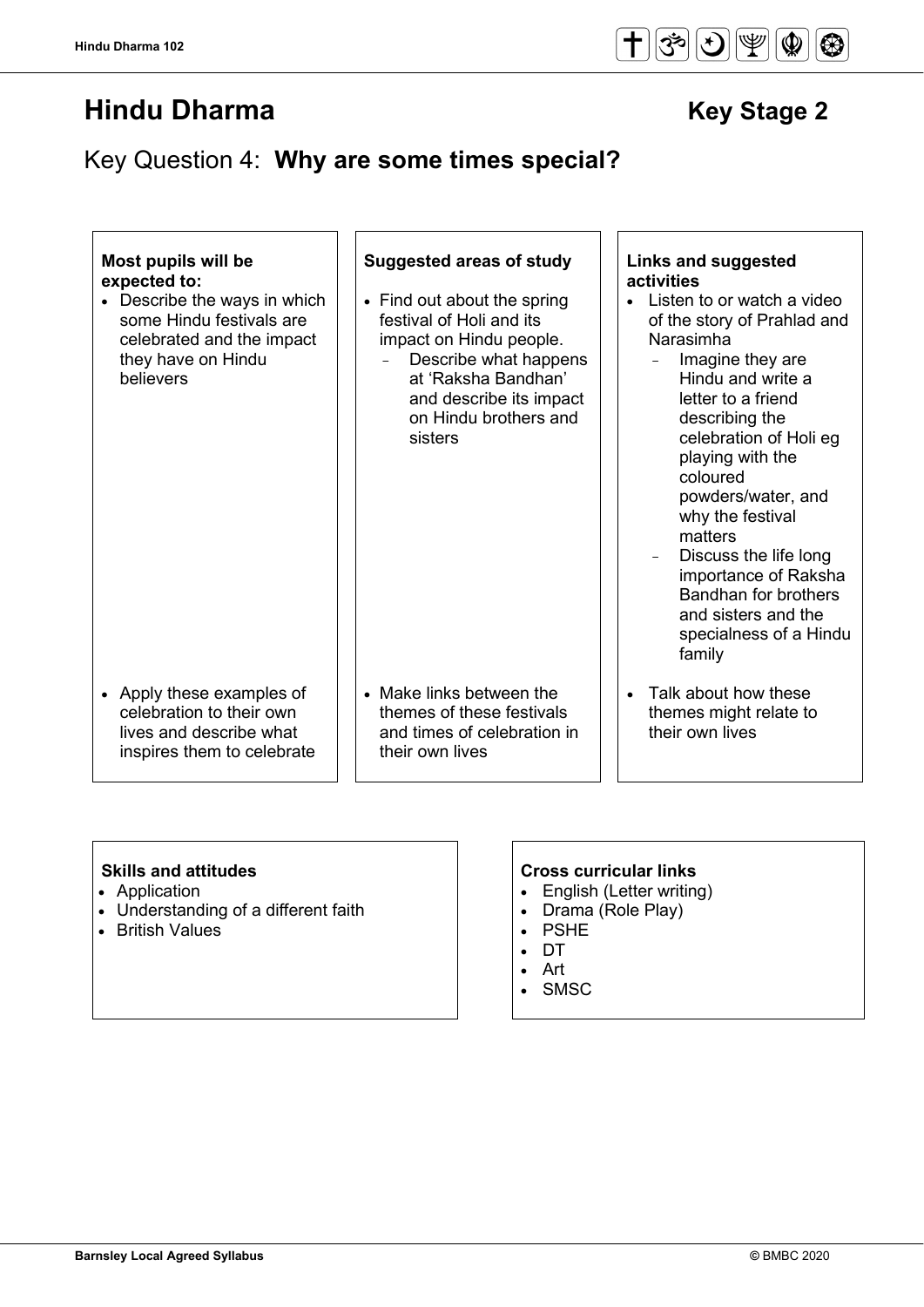

# Key Question 5: **What can be learnt from the lives of significant people of faith?**

| Most pupils will be |  |  |
|---------------------|--|--|
| expected to:        |  |  |

- Describe some aspects of the life and teachings of **Mohandas Gandhi** and describe his impact on Hindus today
- Apply some aspects of **Mohandas Gandhi's** teaching to their own lives and talk about why it might be inspiring

# **Suggested areas of study Links and suggested**

- Find out about **Mohandas Gandhi**'s role in the nonviolent independence movement
	- Describe the impact of **Mohandas Gandhi**'s example and teaching
- Apply some quotes from **Mohandas Gandhi** to their own lives and to situations in the world today, asking questions about what he might do

# **activities**

- Hear stories about **Mohandas Gandhi** or watch a video. Write a report on **Gandhi's** life and main achievements
- Read some quotes by **Mohandas Gandhi** and talk about how they might inspire people today

- Investigation
- Explanation
- Application
- Understanding of a different faith
- P4C
- British Values

- English
- History
- PSHE
- ICT
- **SMSC**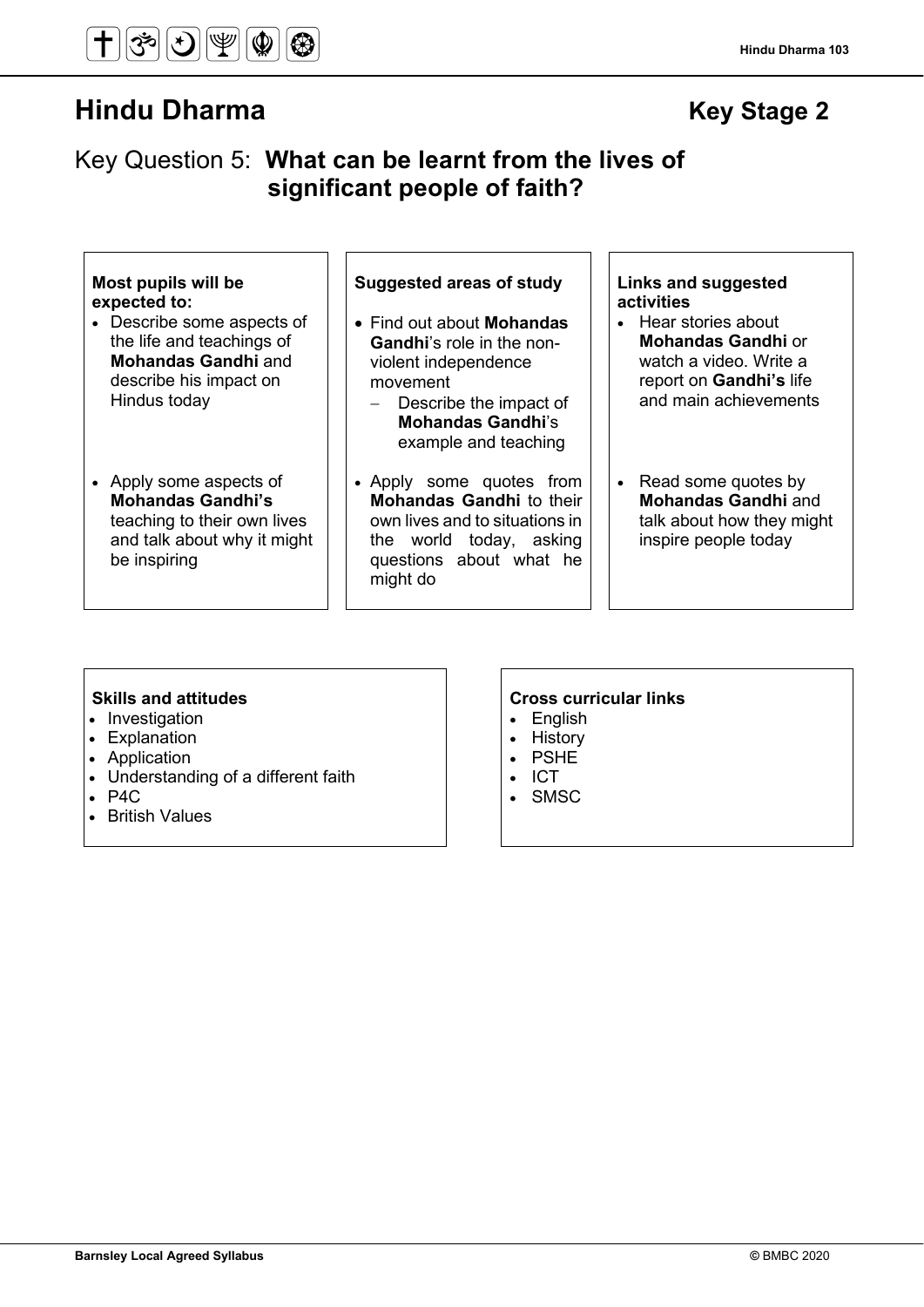# Key Question 6: **How do I and others feel about life and the universe around us?**

| Most pupils will be<br>expected to:<br>• Demonstrate an awareness<br>of some key Hindu beliefs<br>eg<br>Karma<br>$\equiv$<br>Dharma, through an<br>understanding of the<br>story of the<br><b>Mahabharata</b> | <b>Suggested areas of study</b><br>• Describe the story of the<br>'Mahabharata' and identify<br>the impact of the story of<br>the battle between two<br>sections of an extended<br>family for Hindus today | <b>Links and suggested</b><br>activities<br>Read or watch a video<br>about some stories from<br>'Mahabharata' and<br>discuss the key themes<br>and lessons which might<br>be important to a Hindu,<br>eg<br>The triumph of good<br>$\overline{a}$<br>over evil;<br>Respect for women<br>The qualities of a good<br>leader; Duty/Right<br>behaviour<br>Re-enact parts of the<br>stories, modernising<br>them and drawing out<br>their meaning for a<br>wider audience, |
|---------------------------------------------------------------------------------------------------------------------------------------------------------------------------------------------------------------|------------------------------------------------------------------------------------------------------------------------------------------------------------------------------------------------------------|-----------------------------------------------------------------------------------------------------------------------------------------------------------------------------------------------------------------------------------------------------------------------------------------------------------------------------------------------------------------------------------------------------------------------------------------------------------------------|
| Describe the impact these<br>$\bullet$<br>beliefs might have on<br>people today: themselves<br>and others                                                                                                     | • Describe how the themes<br>and messages of the story<br>might be important for<br>others and themselves                                                                                                  | including themselves<br>Create collages or friezes<br>$\bullet$<br>depicting some 'turning<br>points' in the story, and<br>talk about why these<br>turning points are<br>significant                                                                                                                                                                                                                                                                                  |

- Awe and wonder
- Interpretation
- Application
- Understanding of a different faith
- P4C
- British Values

- English
- Drama
- ICT
- Art
- PSHE
- SMSC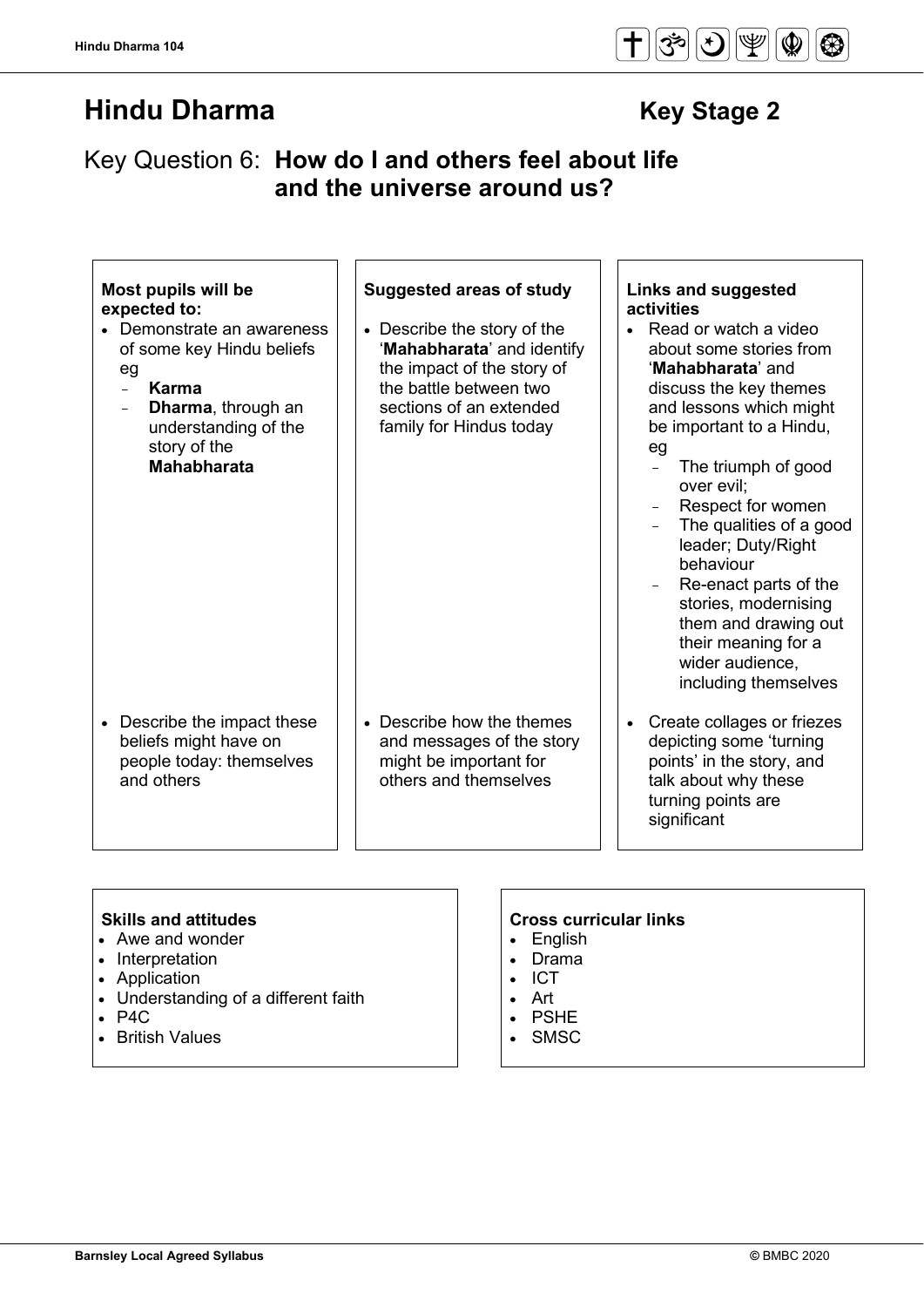Key Question 1: **Why are these words special?**

### **Most pupils will be expected to:**

• Express meaningful insights into one story from one of the key books

- Express insights into some of the messages of the **Bhagavad Gita**
- Consider and evaluate the importance of some key Hindu stories for Hindu people and for themselves

## **Suggested areas of study Links and suggested activities**

- Produce a picture/cartoon strip which would help to tell a story to someone who cannot read, drawing on representations and symbolism in Hindu art
- Talk about a key message from either **Mahabharata** or **Ramayana** and consider its relevance for people's lives today and its impact on **Hindus**
- Preparation activity: teachers create sentence starters on key words for pupils to create definitions eg Vedas/Shruti/Smriti/

Mahabharata/Krishna/Arjuna

- Evaluation
- Application
- Expression
- Philosophy
- British Values

# **Skills and attitudes Cross curricular links**

- English
- **History**
- SMSC

## **Websites/Publications**

- Useful Hindu Dharma websites (KS1, 2 and 3) please see page 108.
- Useful Hindu Dharma publications (KS1, 2 and 3) please see page 116
- Acronyms used within this section please see page 108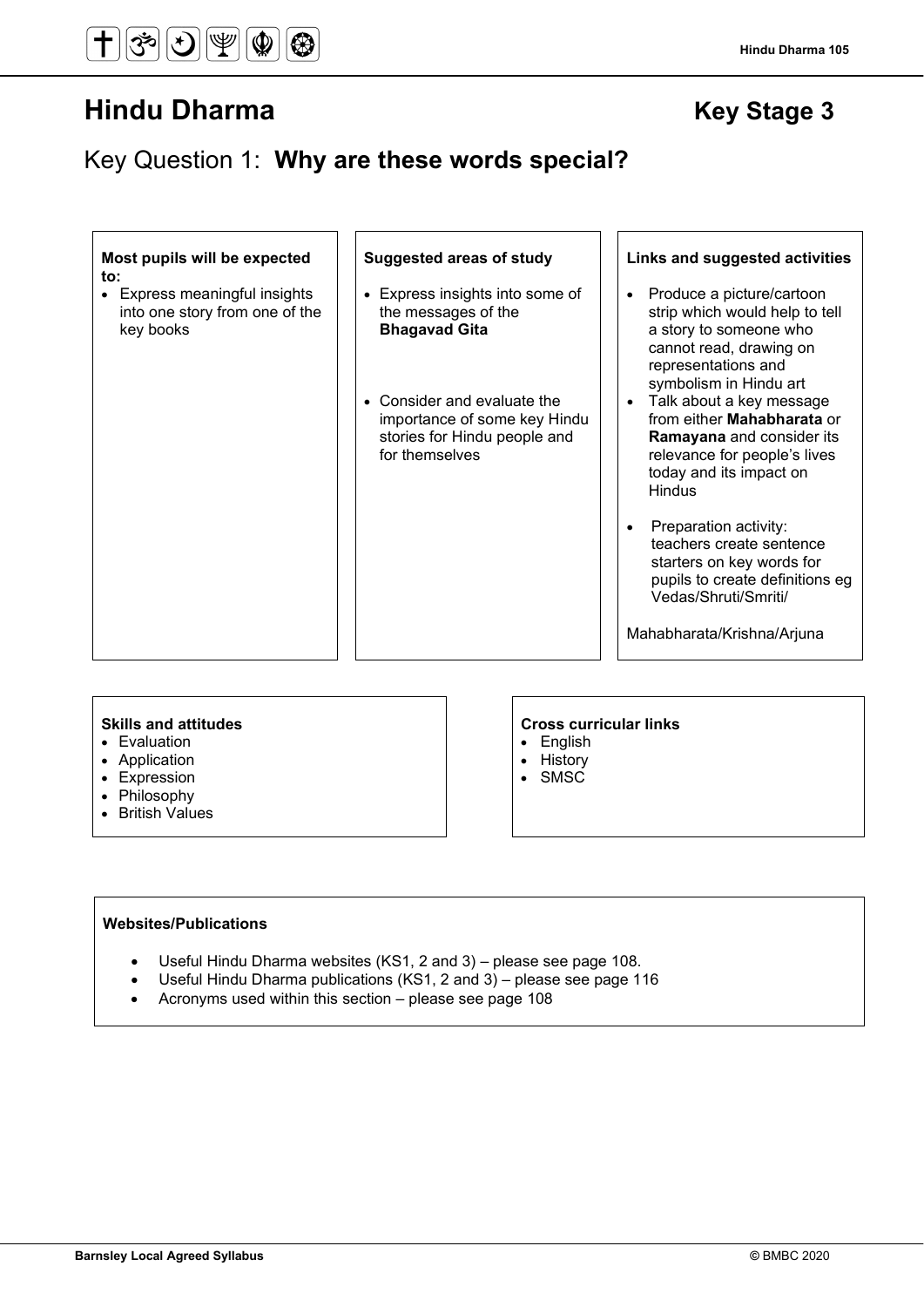**Hindu Dharma 106**

# **Hindu Dharma** Key Stage 3

# Key Question 2: **Why are some places special?**

# **Most pupils will be expected to:**

- Explain and contextualise why Hindus worship in a **Mandir**
- Interpret some of the key symbols in a **Mandir** or **shrine**
- Express well-informed insights into some key aspects of Hindu worship

# **Suggested areas of study Links and suggested**

- Find out about:
	- where **Mandirs** (Hindu temples) are found
	- objects used/found in a **Mandir**
	- **Mandir** design
	- the types of buildings used in Britain
	- the role of the priest in the **Mandir**
	- the actions of worshippers in a **Mandir**
	- symbols: water; deities; food; bells; etc, and other key features and purposes of Hindu worship

# **activities**

- Design a building which would be suitable to use as a **Mandir**
	- make a virtual visit eg Neasden Temple, or visit a local **Mandir**
	- create a booklet to help a non-Hindu find his/her way around a **Mandir** using ICT and explaining key features and practices
	- set up a replica **shrine** in the classroom, labelling the different artefacts and explaining how and why Hindus use them in worship
- Teacher creates a completed crossword (without questions) about **Mandirs**. Pupils add questions that result in the correct answer
- Pupils compare a **Mandir** to other places of worship:
	- look from the outside
	- look from the inside
	- how people show respect
	- where does prayer take
	- place
	- focal points

- Interpretation
- Evaluation
- Application
- Philosophy
- British Values

- English
- ICT
- SMSC
- DT
- **Citizenship**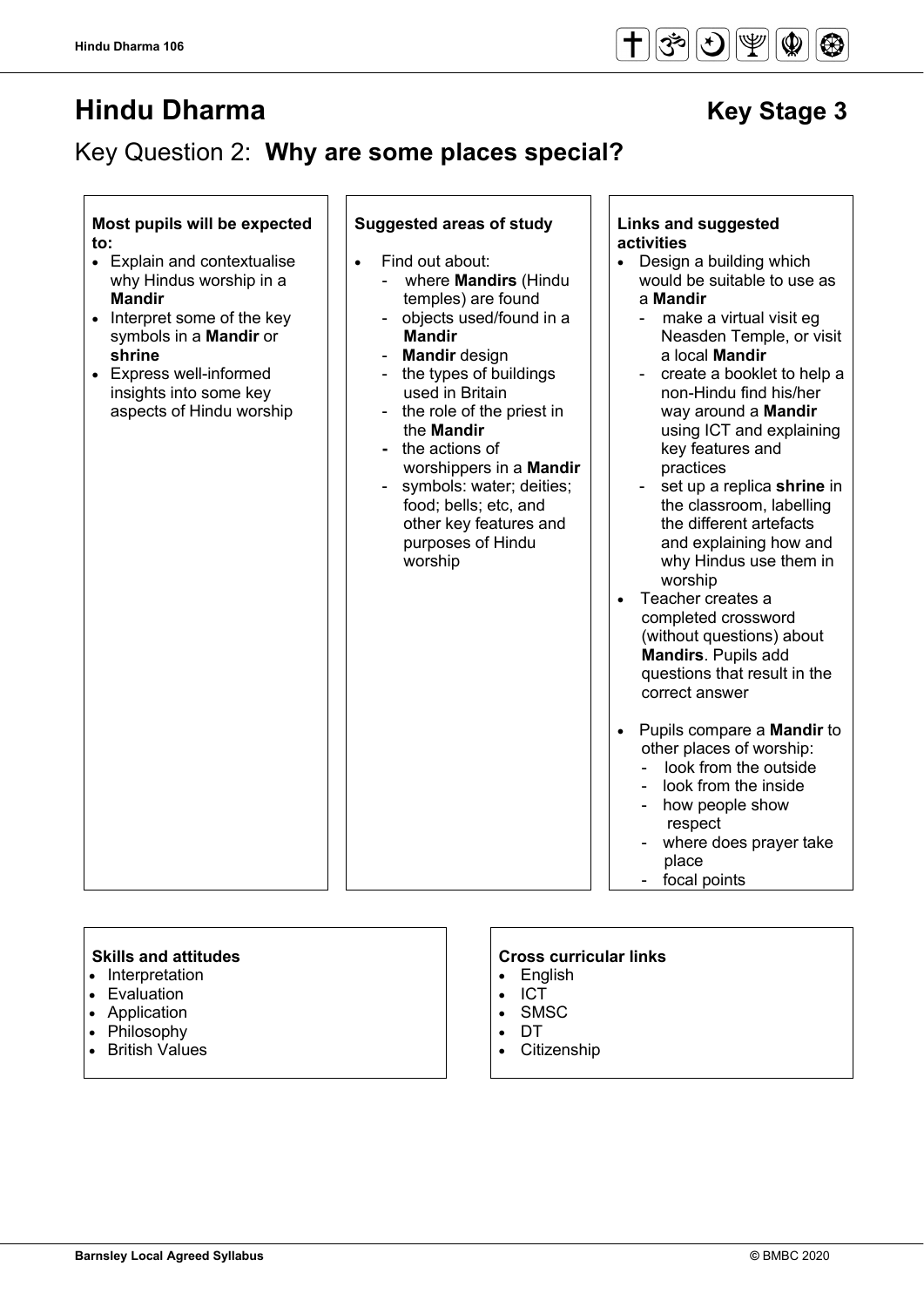# Key Question 3: **How can faith contribute to Community Cohesion?**

# **Most pupils will be expected to:**

• Analyse the main beliefs of most Hindus

- Analyse the link between reading sacred texts and living as a Hindu
- Consider the advantages of living in a multi-cultural society

# **Suggested areas of study Links and suggested**

- Interpret Hindu beliefs about: o **Brahman**
	- o **Samsaras**
	- o **Dharma**
	- o **Moksha**
- Consider how some Hindus might fulfil their **Dharma** – worship, reading, respect, hospitality
- Evaluate living in a multicultural society

# **activities**

- Produce a picture/cartoon strip of the ways to **Moksha** which would help a young person
	- create a board game of Hindu beliefs – and their implication to the believer and others
- Begin to discuss the difference between 'religion' and 'culture', particularly with reference to the role of women, dress and food
- Discuss ways in which Hinduism has influenced popular culture eg during the festival of Navaratri in many areas of London, Leicester etc there are nine nights of 'garba' and 'raas' dances organised in which people of all races and communities participate. Although it is a Hindu tradition, it is a very good example of community cohesion

- Analysis
- Evaluation
- Application
- **Philosophy**
- British Values

- ICT
- Art
- Citizenship
- English
- SMSC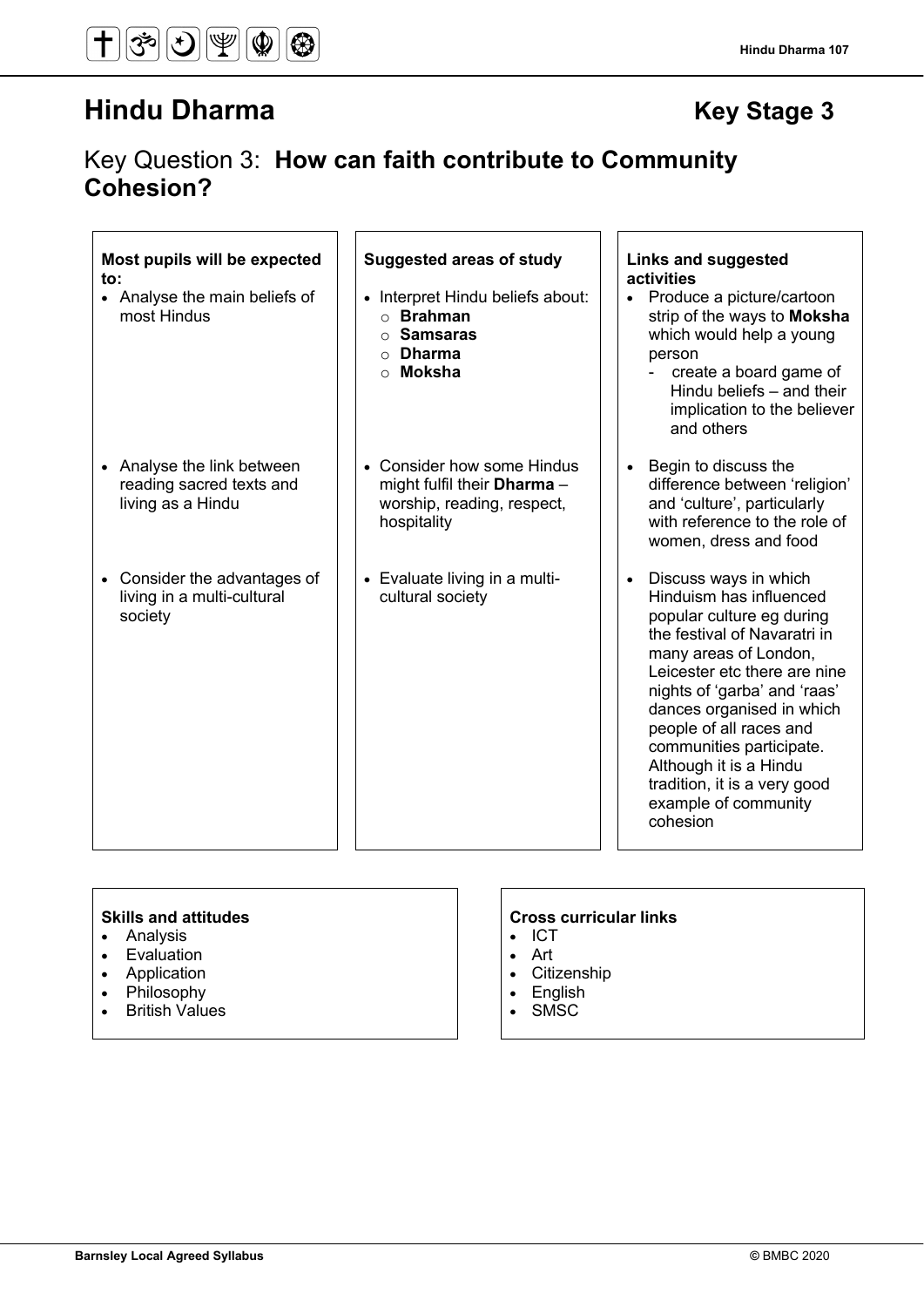# Key Question 4: **Why are some times special?**

| Most pupils will be<br>expected to:<br>• Give informed accounts of<br>some times which are<br>important for Hindus eg<br>New Year | Suggested areas of study<br>• Find out about $-$ Divali $-$<br><b>New Year Festivals</b> | Links and suggested<br><b>activities</b><br>• To develop key knowledge<br>by the teacher creating<br>sentences with supplied<br>words to fill in missing<br>gaps |
|-----------------------------------------------------------------------------------------------------------------------------------|------------------------------------------------------------------------------------------|------------------------------------------------------------------------------------------------------------------------------------------------------------------|
| • Explain how these<br>festivals/occasions are<br>celebrated                                                                      | • Evaluate why these times<br>are important to Hindus                                    | Design a New Year banner<br>Imagine you are a Hindu.<br>Write a letter to a non-<br>Hindu telling how Divali is<br>celebrated and what it<br>means to Hindus     |

- Evaluation
- Application
- Research
- Empathy
- Philosophy
- British Values

# **Skills and attitudes CRS CRS CRS CRS CRS CRS CRS CRS CRS CRS CRS CRS CRS CRS CRS CRS CRS CRS CRS CRS CRS CRS CRS CRS CRS CRS CRS CRS CRS CRS CRS CRS CRS**

- English
- Art
- **SMSC**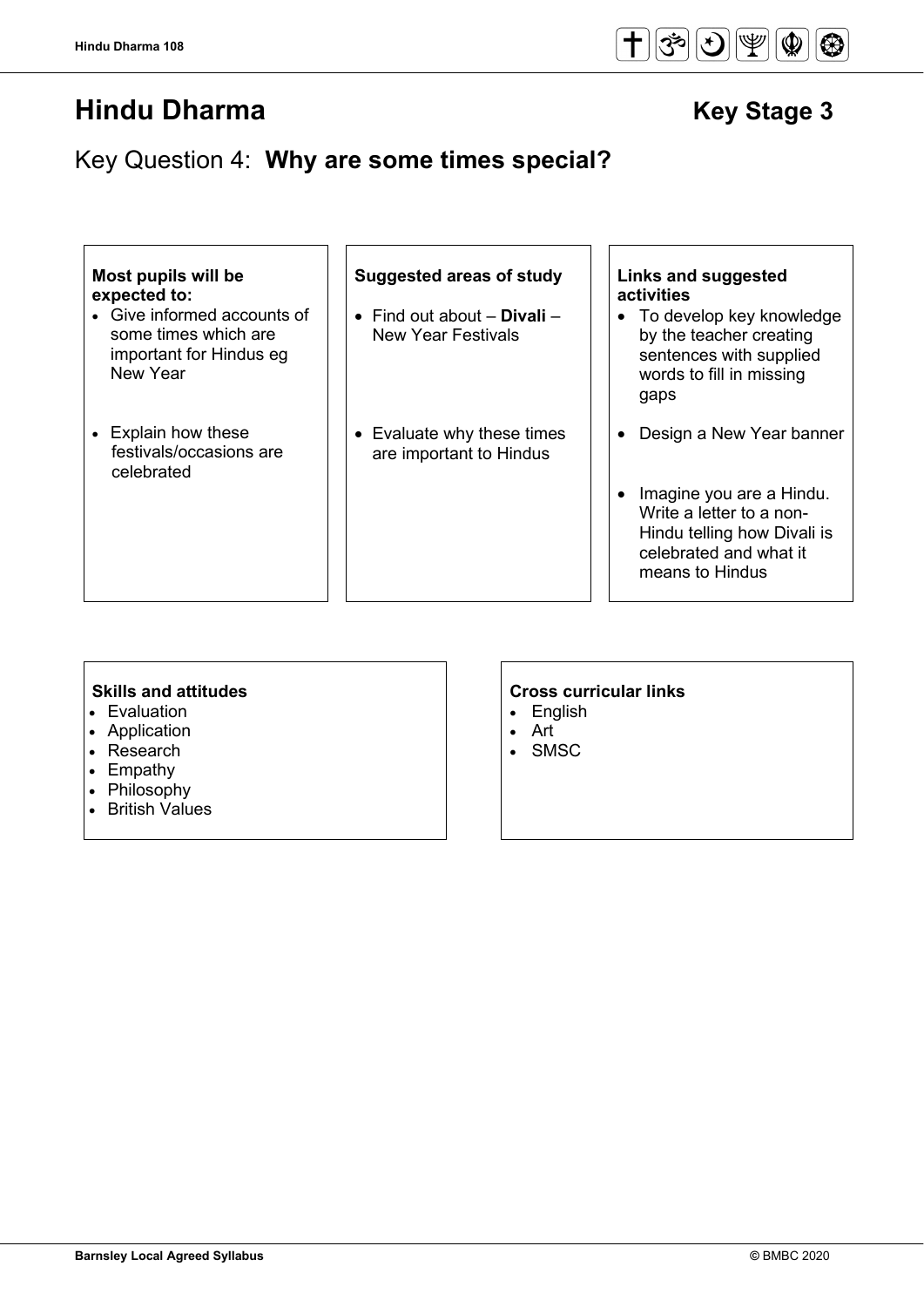**Hindu Dharma 109**

# Key Question 5: **What can be learned from the lives of significant people of faith?**

| Most pupils will be<br>expected to:<br>• Give an informed account<br>of the life and main<br>achievements of<br><b>Mohandas Gandhi</b> | <b>Suggested areas of study</b><br>• Explain Mohandas<br><b>Gandhi's role in the</b><br>independence of India | Links and suggested<br>activities<br>• Research the work of<br><b>Mohandas Gandhi</b> and<br>write an obituary for him,<br>evaluating his life and<br>achievements and<br>considering what makes a<br>person inspiring to others                             |
|----------------------------------------------------------------------------------------------------------------------------------------|---------------------------------------------------------------------------------------------------------------|--------------------------------------------------------------------------------------------------------------------------------------------------------------------------------------------------------------------------------------------------------------|
| • Analyse how <b>Mohandas</b><br><b>Gandhi's life affected the</b><br>lives of others and<br>continues to inspire people<br>today      | • Consider the concepts of<br>non-violent action and<br>Ahimsa, then and now                                  | • In pairs, plan a campaign to<br>promote equality for all<br>British citizens. State what<br>actions you would take and<br>why                                                                                                                              |
| • Analyse how different<br>societies are made up                                                                                       | Express insights into the<br>$\bullet$<br>issue of equality and the<br><b>Hindu Varnas</b>                    | • Learn about Mohandas<br><b>Gandhi's views on</b><br><b>Ahimsa</b> and the Hindu<br><b>Varnas</b> and write a speech<br>about India in the role as<br><b>Mohandas Gandhi</b><br>beginning 'I have a<br>dream '<br>• Extension link to Martin<br>Luther King |

- Analysis
- Evaluation
- Application
- Empathy
- Philosophy
- British Values

- History
- ICT
- Citizenship
- English
- SMSC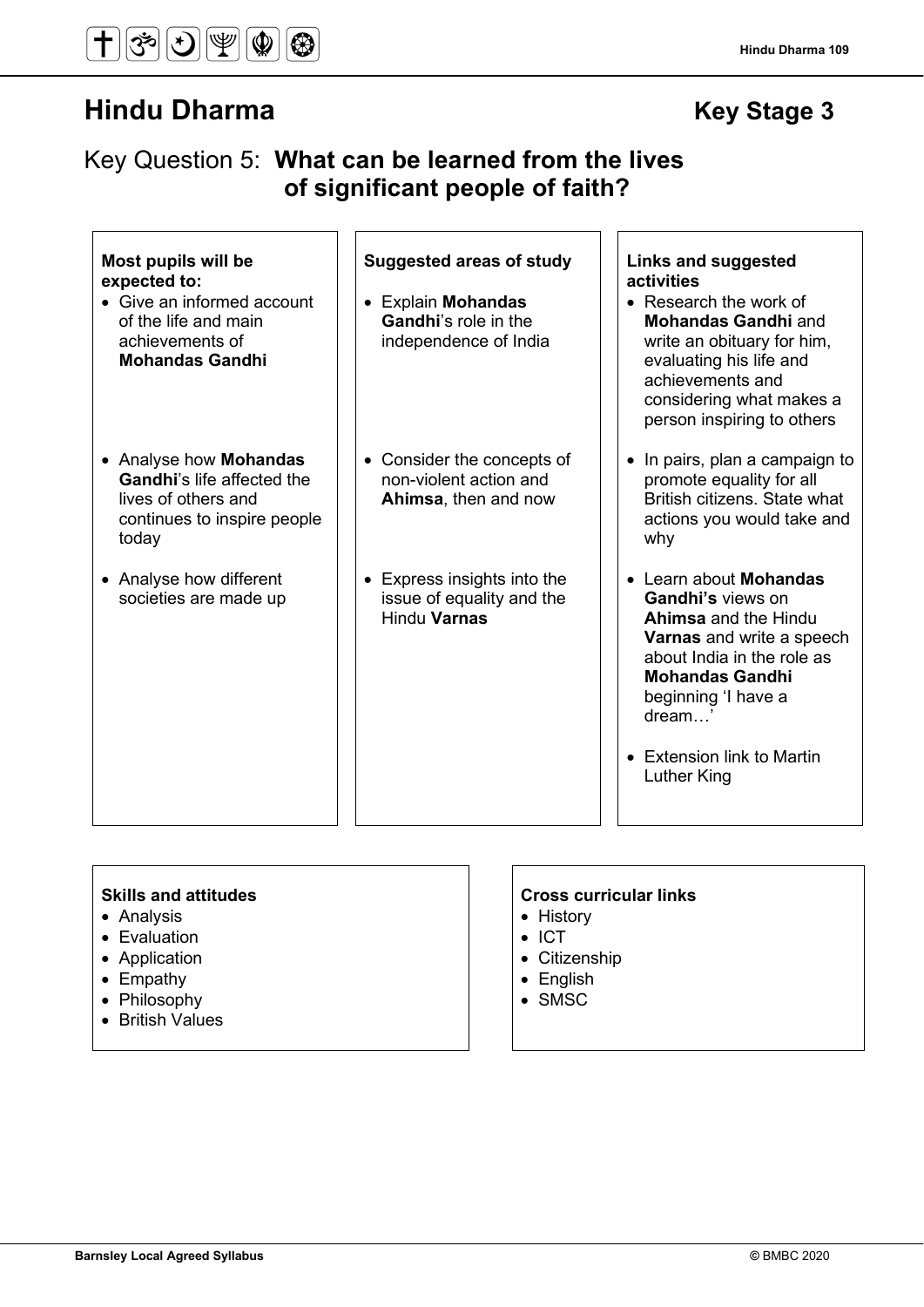# Key Question 6: **How do I and others feel about life and the universe around us?**

| Most pupils will be<br>expected to:<br>• Interpret Hindu beliefs<br>about the supreme being<br>and religion | <b>Suggested areas of study</b><br>• Find out about Hindu<br>beliefs concerning<br><b>Brahman</b> and the Trimurti                                | Links and suggested<br>activities<br>$\bullet$ Either write a job<br>description for each of the<br><b>Trimurti</b> or illustrate how<br><b>Hindus represent God</b><br>• Extension link to similarities<br>and differences with the<br>Christian Trinity. |
|-------------------------------------------------------------------------------------------------------------|---------------------------------------------------------------------------------------------------------------------------------------------------|------------------------------------------------------------------------------------------------------------------------------------------------------------------------------------------------------------------------------------------------------------|
| • Be able to think why some<br>people may find it difficult<br>to believe in God                            | • The nature of God<br>• Why does God allow<br>natural disasters, eg bush<br>fires, floods, earthquakes?<br>(Man's influence - Global<br>warming) | • Explain why some people<br>might find it difficult to<br>believe that God is omni-<br>benevolent, omniscient and<br>omnipotent                                                                                                                           |
| • Learn about a Hindu deity                                                                                 | Representations<br>of<br>God<br>٠<br>(deities)                                                                                                    | $\bullet$ ICT – as an example of a<br>deity - pupils create a<br>PowerPoint on Ganesha                                                                                                                                                                     |

- Awe and Wonder
- Application
- Philosophy
- British Values

# **Skills and attitudes**<br>
• Awe and Wonder **CROSS e** Cross curricular links **Awe and Wonder**

- ICT
- English
- Citizenship
- SMSC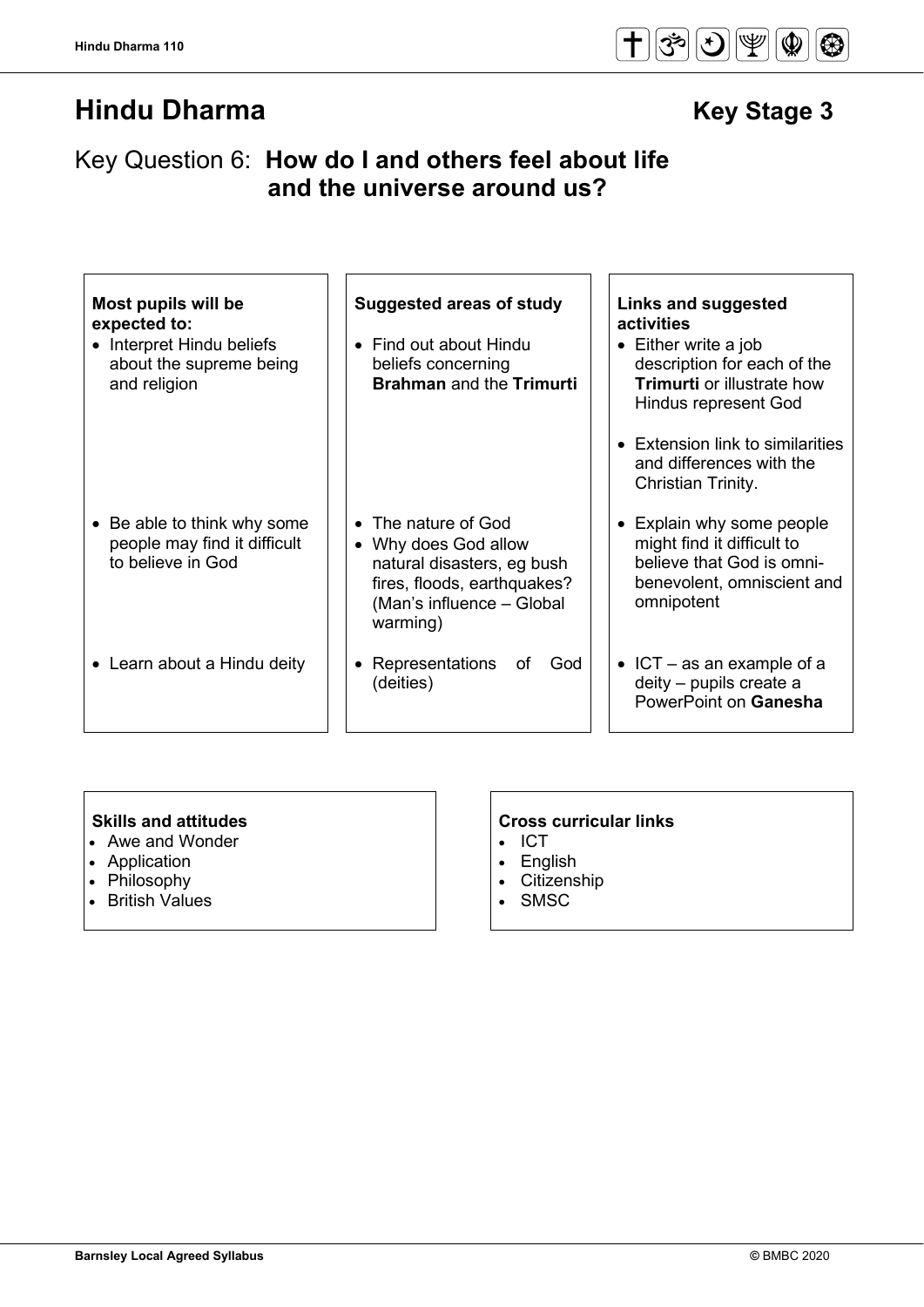# **Hindu Dharma**

# **Key Stages 1, 2 and 3**

# **Useful Websites:**

A Google search **BBC Bitesize Hindu Dharma** accesses the following websites:

- What is Hinduism? What do Hindus believe, holy books etc.
- Hinduism KS2 Religious Education Learner guides, class clips etc.
- Hindu beliefs Edexel Revision 3 GCSE Hindu beliefs, types of dharma etc.
- Dharma and virtues GCSE Nature of human life etc.
- KS3 Hinduism understanding dharma and karma KS3 RE quiz.
- What is India's caste system? BBC News How did caste come about? etc.
- Hinduism KS2 RE Resources Page 2 Twinkl (Account required) Power Points, worksheets, games etc.
- Dharma Information Power Point Twinkl 40,000 free resources Dharma in Hinduism etc.
- Hindu ceremonies KS3 Religious Studies naming, head-shaving and thread ceremonies.
- Related searches include Hindu gods, Hindu weddings, Hindu funerals, Hindu mandir, Hindu creation story etc.

A Google search **Facts for kids Hindu Dharma** accesses the following websites:

- Dharma Facts for Kids Kiddle encyclopedia facts the meaning of Dharma etc.
- Dharma Facts for Kids/Kidz Search.com Dharma the spiritual law etc.
- Facts that you should know about Dharma in Hinduism Virtue, Duty, Truthfulness, Morality etc.
- Information on Hinduism for Kids How is Hinduism different from other faiths etc.
- 25 Interesting Facts about Hinduism The Rig Veda, the sacred number 108 etc.
- Related searches include Hindu Dharma about life, Hindu Dharma quotes, Hindu Dharma definition, Hindu concept of Dharma etc.

Other useful websites include:

- RE Today (Various resources) [www.shop.retoday.org.uk/resources-for-teaching-hinduism](http://www.shop.retoday.org.uk/resources-for-teaching-hinduism)
- True Tube (KS3 Films, Lesson Plans, Assembly Scripts etc) [www.truetube.co.uk](http://www.truetube.co.uk/)
- Hinduism for Kids and Teachers [www.india.mrdonn.org/hinduism.html](http://www.india.mrdonn.org/hinduism.html)
- Hinduism Ashrama Dharma (Information Sheets) etc [www.tes.com/teaching-resources/hindu-ashrama-dharma-11015007](http://www.tes.com/teaching-resources/hindu-ashrama-dharma-11015007)

NB Websites above correct at time of publication

# **Acronyms used within this section:**

- ICT Information and Communication Technology
- DT Design Technology<br>P4C Philosophy for Chile
- $-$  Philosophy for Children
- SMSC Spiritual, Moral, Social and Cultural Development
- PSHE Personal, Social and Health Education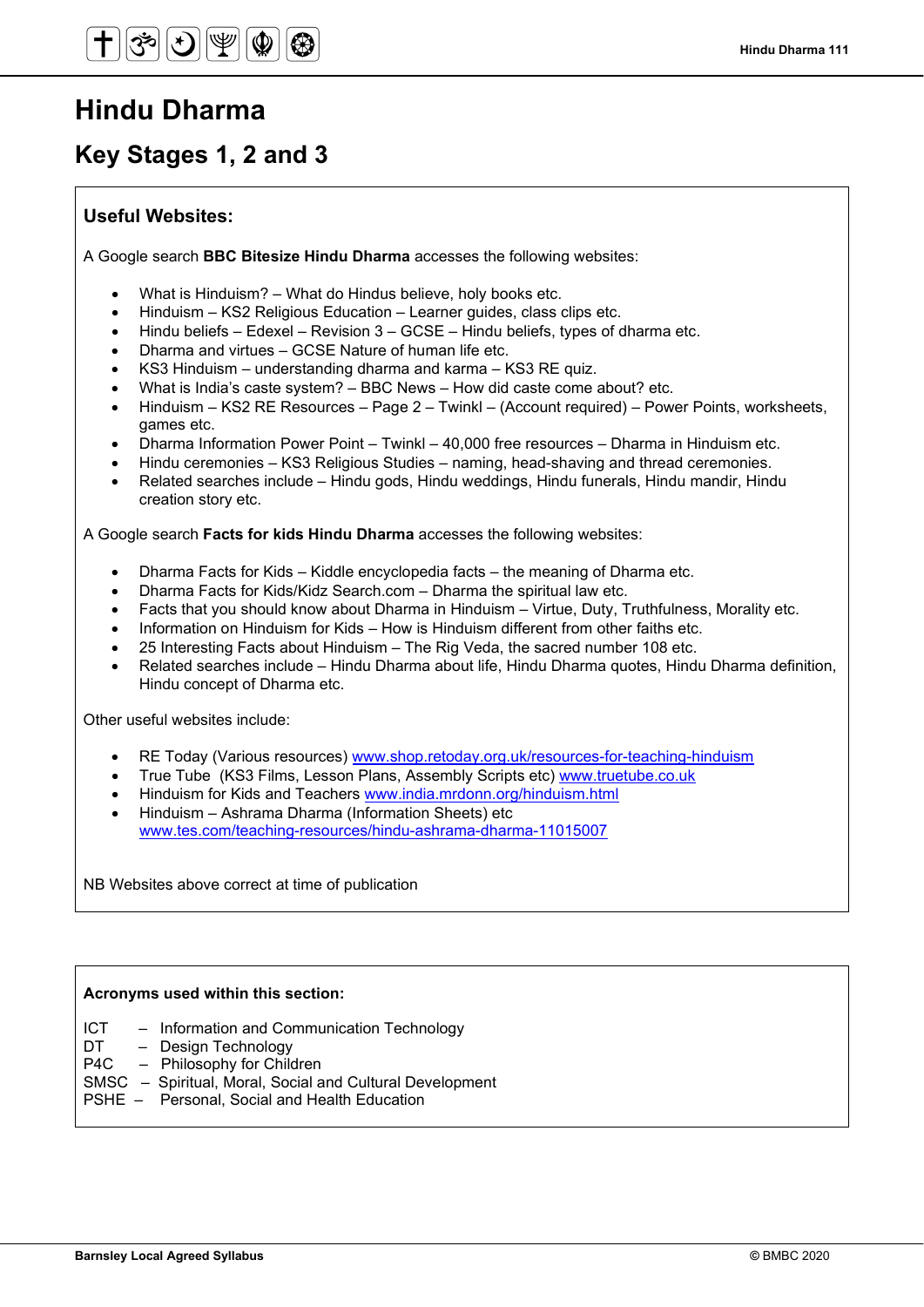# **Hindu Dharma**

# **Key Stages 1, 2 and 3**

# **Useful Publications:**

- Times to Remember A Row of Lights: The Story of Rama and Sita (KS1 Big Book) Religious and Moral Education Press.
- Celebrations Divali (KS1/2) Heinemann Library.
- Everyday Religion My Hindu Life (KS1/2) Hodder Wayland.
- Our Culture series Hindu (KS1/2) Franklin Watts.
- My Community series Hindu (KS1/2) Franklin Watts.
- Let's Find Out About Hindu Mandirs (KS1/2) Raintree.
- My Life, My Religion Hindu Priest (KS1/2) Franklin Watts.
- Stories from the Faiths Krishna Steals the Butter and Other Stories (KS1/2) QED Publishing.
- Where we Worship Hindu Mandir (KS1/2) Franklin Watts.
- Places of Worship Hindu Temples (KS2) Franklin Watts.
- Introducing Religions Hinduism (KS2/3) Heinemann.
- Storyteller Series Hindu Stories (KS2/3) Evans Brothers Ltd.
- Religious Signs and Symbols Hinduism (KS2/3) Wayland.
- A Year of Festivals Hindu Festivals (KS2/3) Franklin Watts.
- Communities in Britain Hindus in Britain (KS2/3) Franklin Watts.
- Religion in Focus Hinduism (KS2/3) Franklin Watts.
- Holy Places series The Ganges and other Hindu Holy Places (KS2/3) Heinemann Library.
- Religions of the World Hinduism (KS2/3) Wayland.
- Step-up Religion How and why do Hindus and Sikhs celebrate Divali? How do people express their faith through the arts? (KS2/3) – Evans Brothers Ltd.
- Sacred Texts The Ramayana and other Hindu texts (KS2/3) Evans Brothers.
- World Religions Hinduism (KS2/3) Franklin Watts.
- My Belief Hindu (KS2/3) Franklin Watts.
- Lesson Bank Religious Education Hinduism (KS2/3) Belair Publications.
- Beliefs and Cultures Hindu (KS2/3) Franklin Watts.
- Celebrate Hindu Festivals (KS2/3) Heinemann.
- A Young Person's Guide to the Religions of the World What I Believe (KS2/3) Macdonald Young Books (The Book People Ltd).
- A Year of Religious Festivals My Hindu Year (KS2/3) Hodder Children's Books.
- World of Faiths Hinduism (KS2/3) QED Publications.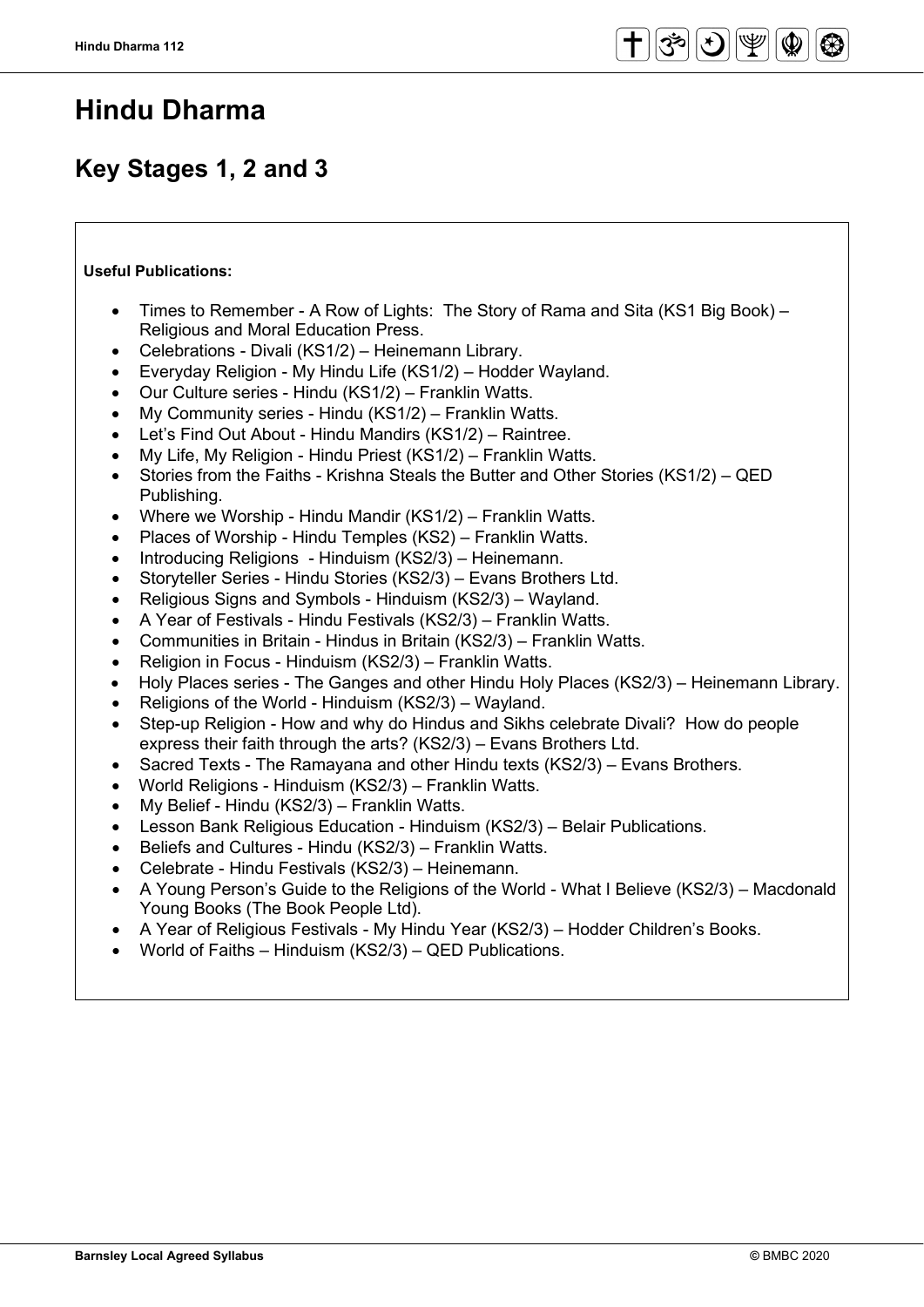

# **VISITING A PLACE OF WORSHIP**

**HINDU TEMPLE (Mandir)**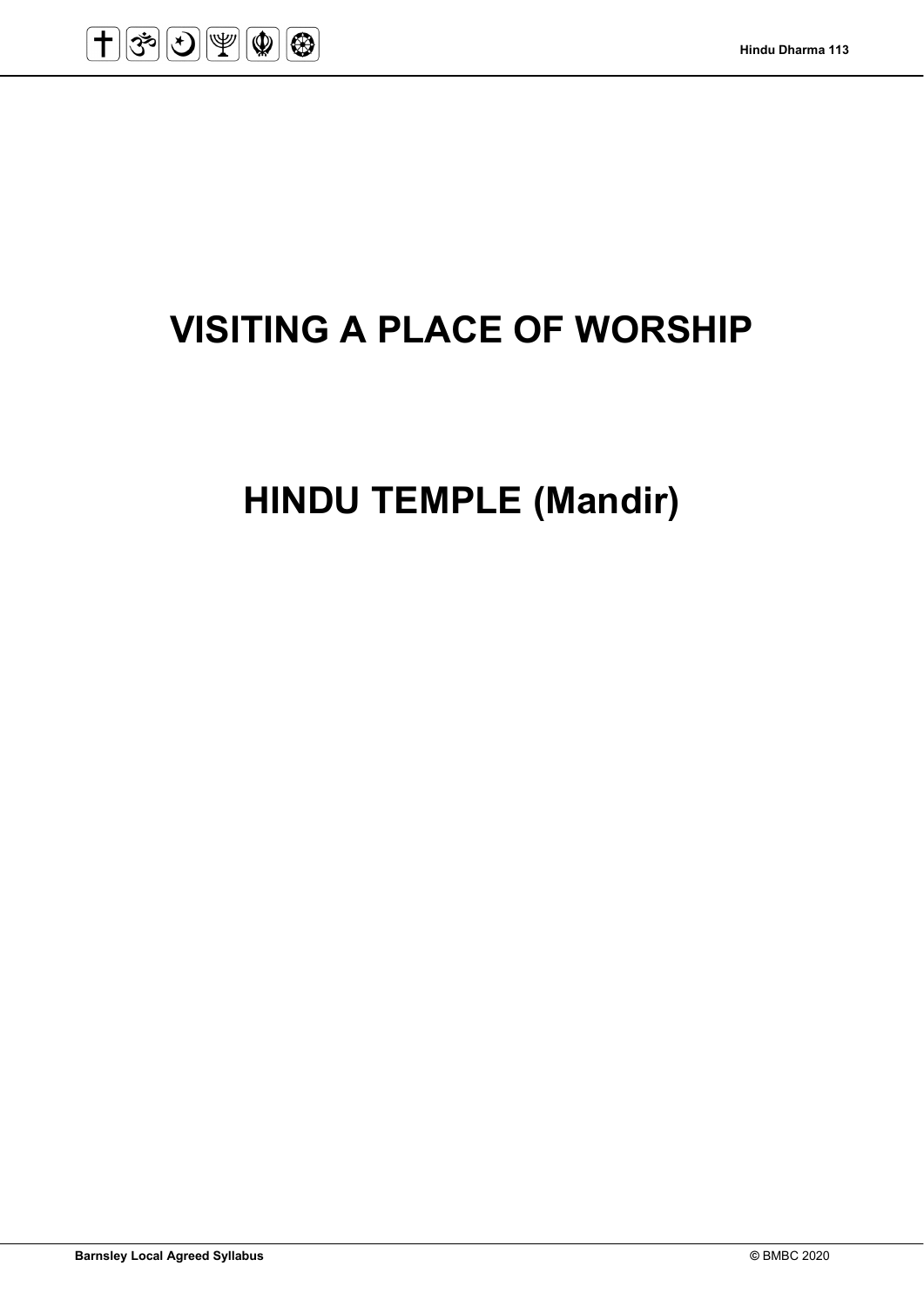

# **GENERAL INFORMATION**

It is always advisable to:

- Visit a place of worship prior to a class visit, if this is possible;
- Prepare pupils as much as possible prior to a visit;
- Obtain a risk assessment for the place of worship prior to a class visit;
- Check class limits each place of worship may have a different class limit.

## **Donations**

Voluntary donations towards the upkeep of a place of worship are always appreciated.

# **Contact Details**

Contact details for a variety of Interfaith Centres can be found on the LA RE website with recommendations from SACRE/school visits.

# **Dress Code**

Shoes should be removed on entry to the Mandir and hands should be washed.

Modest clothing should be worn.

There is no requirement to cover heads.

Men/boys - Long trousers should be worn. Short trousers should only be worn by younger boys if they are part of school uniform.

Women/girls - Long skirts/trousers and a modest top. Low necklines and crop tops are unacceptable.

## **Behaviour**

- Respect the building as a place of worship. It is regarded as special to the people who worship there;
- **Please do not point your toes or turn your back to the deities. This is seen as disrespectful**;
- Mobile phones should be turned off whilst in the building;
- Photography is permitted at most times. Please check with the Faith Tutor prior to the visit;
- Alcohol should NOT be consumed before visiting the Mandir and is NOT allowed on the premises;
- Smoking is NOT allowed on the premises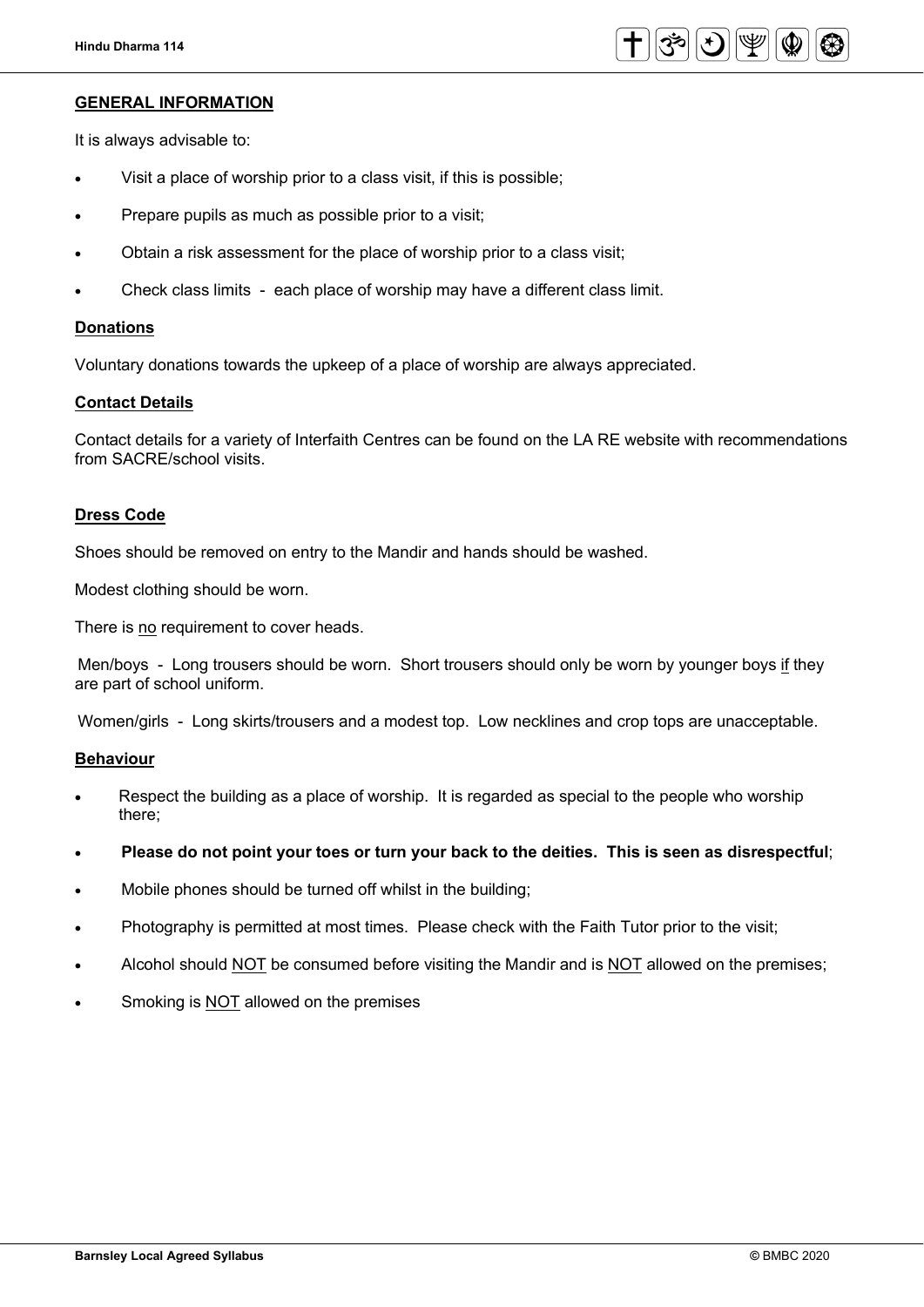

# **Hindu Dharma Glossary**

The main references are to Sanskrit terminology, although variants are found and used in other Indian languages. **Lakshmi, Vishnu** or **Vishnu** type variants are not always included because of their frequency. Many of these terms will also be found in books on the Way of the Buddha and Sikh Dharam, but with somewhat different meanings.

The definition is given against this document's standard term. Literal meanings are shown in *italics.*

# **Acarya**

See **Acharya**

## **Acharya**

*One who teaches by example.*  Usually refers to a prominent or exemplary spiritual teacher. Also called **Acarya**

## **Advaita**

*Non-dual.* Refers to the impersonalistic philosophy of reality which without qualification equates God, the soul and matter. Also called **Advaita or Adwaita**

**Adwaita**  See **Advaita**

**Agnihotra** See **Havan.**

**Ahimsa** *Not killing.* The desire of a life of Non-violence and respect for all life. Also called **Ahinsa.**

# **Ahinsa**

See **Ahimsa.**

# **Anand**

*Bliss/Pure joy.*

**Arati**  See **Arti**

**Artha**

Economic development. The second aim of life.

#### **Arti**

Welcoming ceremony in which auspicious articles such as incense and lamps are offered to the deity or to saintly people. Also called **Arati**

### **Aryan**

*Noble.* Refers to those who know the spiritual values of life. Scholars say it refers to the original inhabitants of the Sindhu region in India.

**Asanas [Sanskrit]** 

*To sit quietly.* Bodily postures or forms required during **Yoga.**

# **Ashram**

A place set up for spiritual development. Also called **Asram**

### **Ashrama**

The four stages of life for a devout Hindu, namely: 1, **Brahmacharya**  *(student);* 2, **Grihastha** *(householder);* 3, **Vanaprastha**  *(forest-dweller);* and 4, **Sannyasin**  *(renouncer.)* Adopted according to material considerations, but ultimately as a means to spiritual realisation. Also called **Asrama**

**Asram** See **Ashram,**

**Asrama** See **Ashram**

**Asrama** See **Ashrama.**

**Atharva Veda**

Sacred Text, the fourth of the **Vedas**.

# **Atma**

See **Atman**

### **Atman**

*Self.* Can refer to body, mind or soul of a living being, depending on context. Ultimately, it refers to the real self, the soul which is seeking union with **Brahman**, the Universal Soul. Also called **Atma.**

### **Aum**

The supreme sacred Vedic syllable - symbol and sound - representing **Brahman's** Ultimate primal powers, the most sacred of Hindu words. Also spelt **Om,**

#### **Avatar**

*One who descends.* Refers to the descent of a deity, most commonly Vishnu. Sometimes it is translated as *incarnation,* which, although inaccurate, may be the best English word available. Also called **Avatara** or **Avtara**

**Avatara** See **Avatar**

**Avtara** See **Avatar**

**Ayodhya** The birthplace of **Rama**.

**Baisakhi** Harvest festival.

**Banares** See **Varanasi**

**BCE**

(Before Common Era) Commonly used secular and historical reckoning and used throughout this syllabus.

**Benares** See **Varanasi**

#### **Bhagavad Gita**

*The Song of the Lord.* Spoken by **Krishna**, this is the most important sacred text for most Hindus. Part of the epic **Mahabharata. Lord Krishna** discourses with Arjuna about the true nature of reality, providing some of the key themes of Hindu **Dharma**. Tradition dates it back to 3,000 **BCE**, though most scholars attribute it to the first millennium **BCE**. Considered an **Upanishad**.

#### **Bhajan**

*Devotional hymn or song*. Also called **Bhajana**

## **Bhajana**

See **Bhajan**

### **Bhakti**

*Devotion/love.* A devotional form of **Yoga** and the Hindu **Dharma**, involving the worship of personal deities.

#### **Bhakti-yoga**

*The path of loving devotion*, aimed at developing pure love of God.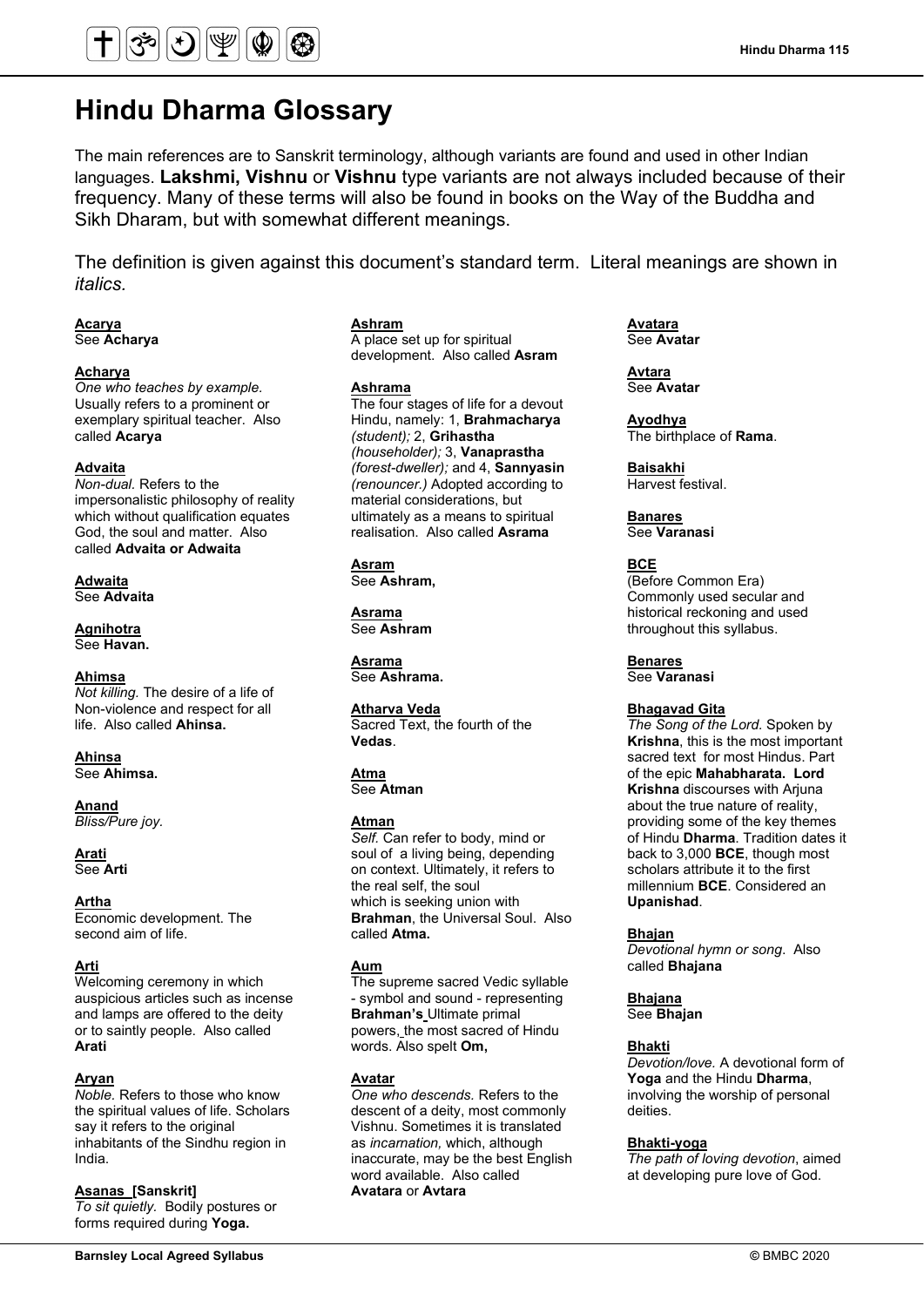### **Brahma**

A Hindu deity in charge of creative power. Considered one of the **Trimurti**. Not to be confused with **Brahman** or **Brahmin**.

**Brahma Cari** See **Brahmacharya**

**Brahma Carin** See **Brahmacharya**

**Brahmachari** See **Brahmacharya**

**Brahmacharin** See **Brahmacharya**

**Brahmacarya** See **Brahmacharya**

#### **Brahmachari**

1, One in the first stage of life; 2, A celebate student of Vedic knowledge. Also called **Brahmacari, Brahmacharin** or **Brahmacarin**

**Brahmacharin** See **Brahmachari**

### **Brahmacharya**

*Student.* The first **ashrama** or stage of life. Also called **Brahma Cari, Brahma Carin, Brahma Chari** or **Brahma Charin**

#### **Brahman**

*Ultimate Soul,* (i) The all-pervading reality; that from which everything emanates, in which it rests and into which it is ultimately dissolved. (ii) An alternate spelling of **Brahmin**.

#### **Brahmana** See **Brahmin**

# **Brahmanas**

Vedic texts that provide instructions for performing sacrifices to the deities.

## **Brahmin**

The first of the four **Brahman Varnas**, the principal social groupings from which priests are drawn. Some writers, rather confusingly, use the spelling **'Brahman'**, and the meaning only becomes clear in the context of a few sentences. Also called **Brahman** or **Brahmana**)

**Brindaban** See **Vrindavan.**

**Brindavan** See **Vrindavan**

#### **Civa** See **Shiva**

**CE (Common Era)**

Commonly used secular and historical reckoning used throughout this syllabus which was published in 2005 **CE.** It matches the Christian years AD, 'in the year of our Lord.'

### **Darshan Shastras**

The six systems of Hindu philosophy – Nyaya, Vaisheshika, Sankhya, **Yoga**, Vedanta and Meemansa.

**Dashara**

See **Dassehra**

#### **Dassehra**

*Ten days.* Celebrates the victory of **Rama** on the tenth day of the bright half of the lunar month of Jyeshtha. As is often the case with Hindu festivals, followers may interpret the festival differently, for example in connection with **Durga** (see **Navaratri**). Also called **Dussehra, Dassera, Dashara, Vijay Dashmi**  or **Vijay Dashami** and also other variants are found.

#### **Dassera** See **Dasshera**

#### **Deepavali** See **Divali**.

### **Dharma**

*Being/ Religion* / *Religious duty.*  Laws governing the natural order and all ethical precepts. Literally it means the intrinsic quality of the self or that which sustains one's existence*.* 

### **Dhoti**

A garment made of natural fibre (usually cotton or silk), worn by males, which covers the lower body and legs.

### **Dhyana**

*Meditation*. Such as during the practice of **Yoga**.

#### **Dipavali** See **Divali**

### **Divali**

*The Festival of Lights.* At the end of one year and beginning of the new year, according to one Hindu calendar. Also called **Diwali** or **Deepavali**.

**Diwali** See **Divali**



### **Durga**

*Female deity.* A form of the goddess **Parvati**; wife of **Shiva**.

**Dussehra** See **Dassehra**.

### **Dvaita**

*Dual.* Refers to the personalistic philosophy that differentiates between God, the soul and matter. Also called **Dwaita**

#### **Dvapara Yuga**

Third of the four cyclical ages of time.

**Dvaraka** See **Dwarka**

**Dwaita** See **Dvaita**.

**Dwaraka** See **Dwarka**

#### **Dwarka**

Pilgrimage site on the west coast of India. Also called **Dvarka, Dvaraka** or **Dwaraka**

**Ganapati** See **Ganesha**

**Ganesh** See **Ganesha**

### **Ganesha**

Possibly the most popular of the Hindu deities, portrayed with an elephant's head, a sign of strength. The deity who removes life's obstacles. Also called **Ganesh, Ganupati** or **Ganapati.**

### **Ganga**

The River Ganges. Most famous of all sacred rivers of India.

#### **Gangotri**

Source of the sacred **Ganga** (The River Ganges).

**Ganupati** See **Ganesha**

**Gotra** Exogamous group within **Jati**.

# **Grhastha**

See **Grihastha**

## **Grihastha**

*Householder.* The second stage of Hindu life or **Ashrama.** Also called **Gristhi** or **Grhastha**

**Gristhi** See **Grihastha**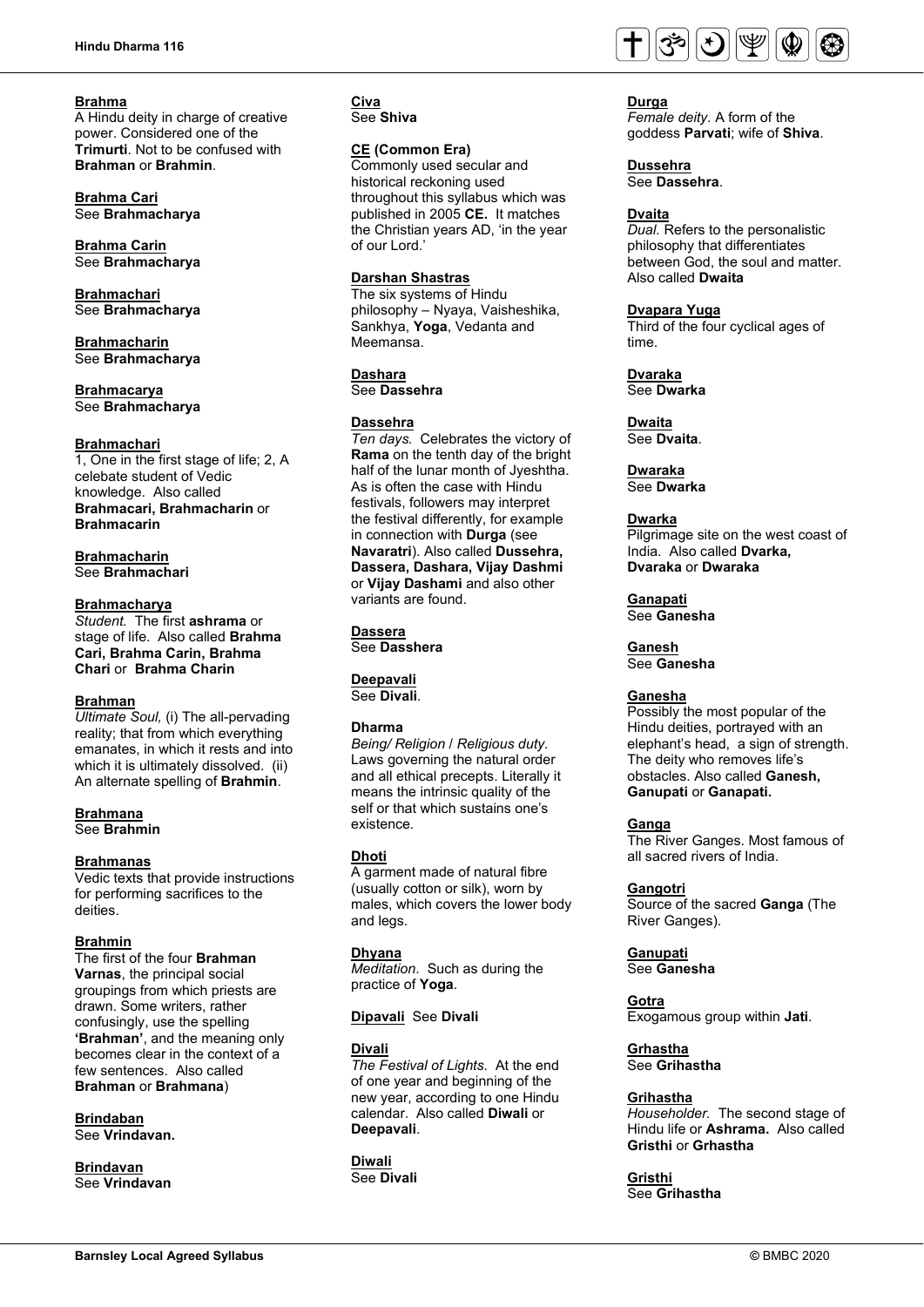

# **Guna**

*Rope/Quality.* Specifically refers to the three qualities of **Sattva** (goodness), **Rajas** (passion) and **Tamas** (ignorance), which permeate and control matter.

**Guru** (Gurus) *To lift up.*A spiritual teacher, preceptor or enlightener.

**Gyan** See **Jnana**.

**Gyan-yoga** See **Jnana-yoga**

#### **Hanuman**

The monkey warrior who faithfully served **Rama** and **Sita**. Also called Pavansuta (son of the wind God).

#### **Havan**.

The basis of many Hindu rituals used at weddings and on other ceremonial occasions; the ceremony or act of worship in which offerings of ghee and grains are made into fire. Also known as **Agnihotra**.

**Havan Kund** *The container,* usually square or pyramid-shaped, in which the **Havan** fire is burned.

#### **Hitopadesh**

Stories with a moral.

#### **Holi**

The festival of colours, celebrated in spring.

#### **Homa**

Term often used interchangeably with **Havan**.

#### **The International Society for Krishna Consciousness**

(ISKCON) A religious group of the Vaishnava tradition. One of the main faithsharing groups of the Hindu **Dharma**.

# **Jamuna**

See **Yamuna**

### **Janeu**

Sacred thread worn by Hindus who study under a **Guru**. Also called **Jenoi**

# **Janmashtami**

The birthday of **Krishna**, celebrated on the eighth day of the waning moon in the month of Badra. Also called **Janmashtmi**.

**Janmashtmi** See **Janmashtami**

**Jap** See **Japa**

#### **Japa**

The quiet or silent repetition of a **Mantra** as a meditative process. Also called **Jap**.

### **Jati**

*Caste* is the usual translation, meaning occupational kinship group.

**Jatra** See **Yatra**.

**Jenoi** See **Janeu**.

**Jnana** *Knowledge.* Also called **Gyan**.

### **Jnana-yoga**

*The path of knowledge,* that aims at liberation. Also called **Gyan-yoga**.

**Jumna** See **Yamuna**.

**Kaali** See **Kali**.

## **Kali**

Name given to that power of God, which delivers justice – often represented by the Goddess **Kali** (a form of **Durga**). Also called **Kaali**.

## **Kali Yuga**

Fourth of the four cyclical ages of time; the Iron Age or the age of quarrelling and hypocrisy.

### **Kama**

The third of the four aims of life – regulated sense of enjoyment.

### **Karma**

*Action.* Used to refer to ethical and physical consequences or cause and effect of life choices, which also affect future existences.

### **Karma-yoga**

The path of self-realisation through dedicating the fruits of one's work to God.

**Kashi** See **Varanasi**.

**Kasi** See **Varanasi** **Khatri** See **Kshatriya**

### **Kirtan**

Songs of praise; corporate devotional singing, usually accompanied by musical instruments.

## **Krishna (Lord Krishna)**

The eighth **Avatar** of **Vishnu**. One of the most popular of all Hindu deities in India and contemporary Britain. His teachings are found in the **Bhagavad Gita**.

**Krta Yuga**

First of the four cyclical ages of time.

## **Kshatriya**

Second of the four **Varnas** of traditional Hindu society, the ruling or warrior class. Also called **Khatri**

**Lakshmi** The goddess of fortune. Also called **Laksmi**

**Laksmi** See **Lakshmi**.

#### **Linga**

Sign of the male sex organ, especially symbolic of the phallus of the Hindu god **Shiva**.

**Maala** See **Mala**.

### **Mahabharata**

The Hindu epic that relates the story of the five Pandava princes. It includes the **Bhagavad Gita**.

#### **Mala**

Circle of stringed beads of wood or wool used in meditation. Also called **Maala**.

# **Mandal**

See **Mandala**

### **Mandala**

A circle, area or community / group. Also called **Mandal**.

### **Mandan**

The first haircut of a baby, one of the birth ceremonies.

**Mandir**

*Hindu Temple.*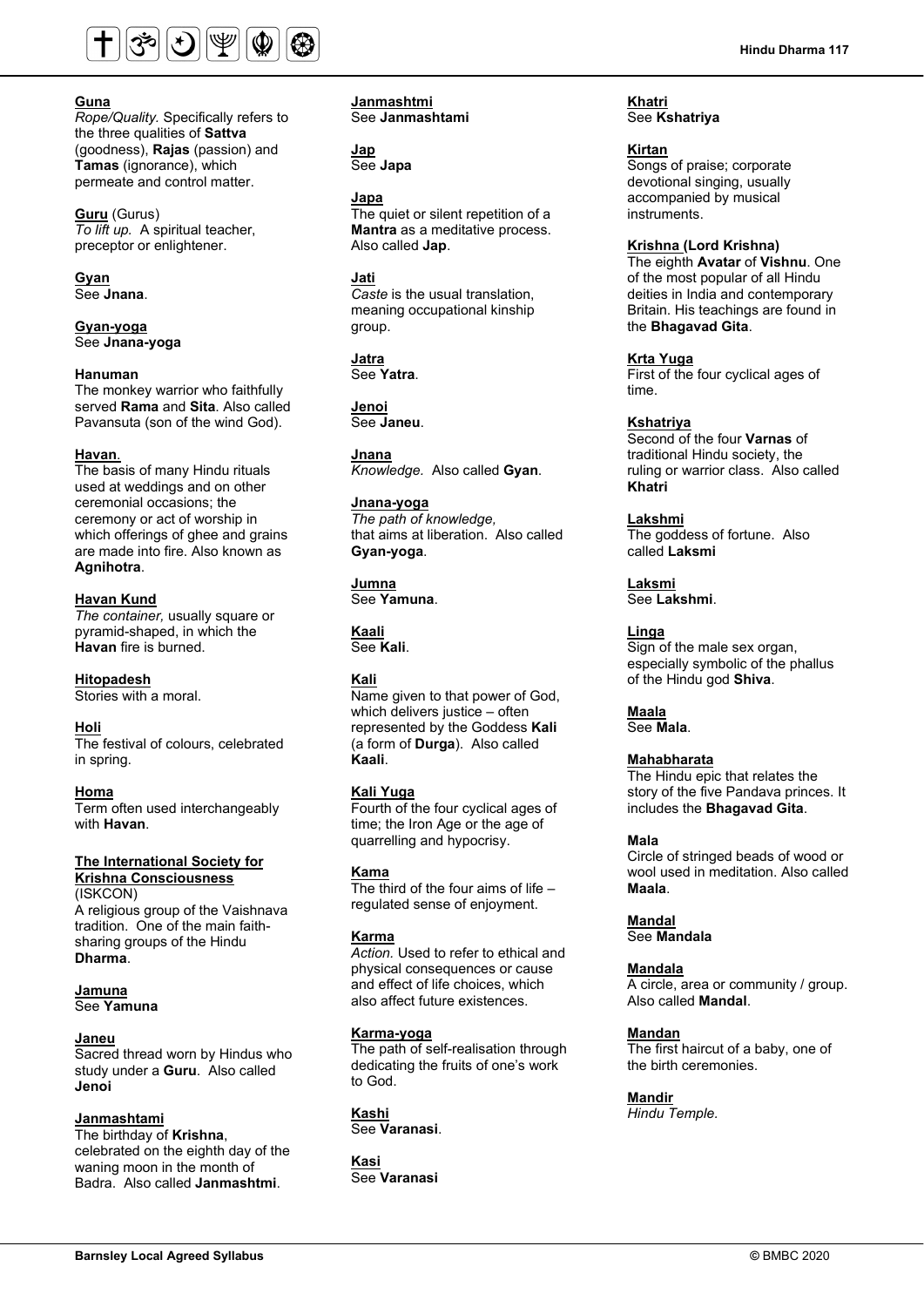# **Mantra**

*That which delivers the mind*. Refers to a short sacred text, prayer or hymn, often recited repetitiously to invoke the presence of a particular divinity.

## **Manusmriti**

*The laws of Manu*. An ancient and important text on **Dharma**, including personal and social laws.

## **Marg**

*Path. S*ee also **Jnana- yoga**, **Karma yoga** and **Bhakti yoga**).

# **Mata**

*Mother.* Often associated with Hindu goddesses who represent **Shakti** (power).

# **Mathura**

Holy place connected with **Krishna**.

# **Maya**

*Not this.*The ability of supernatural beings to assume material form and exert their extraordinary powers over humans. Usually, it refers to illusion, particularly where the permanent soul identifies itself with temporary matter, for example, the body. It can also mean *power.*

#### **Moksa** See **Moksha**

**Moksha** *Ultimate liberation.* Escape from the process of **transmigration**, the continuous cycle of birth and death, becoming at one with **Brahman**, the *Universal Soul.* Also called **Moksa**.

**Moorti** See **Murti**

# **Mundan**

The head-shaving ceremony, performed in the first or third year of life.

# **Murti**

*Form.* The image or deity used as a focus of worship. 'Idol' should definitely not be used, and 'statue' may also cause offence. Also called **Moorti**.

### **Navaratra** See **Navaratri**.

## **Navaratri**

*The Nine Nights.* Festival preceding **Dassehra**, and held in honour of the goddess **Durga**. Also called **Navaratra**

# **Nirvana**

The cessation of material existence, becoming one with **Brahman**, the Universal Soul, a result of enlightenment.

# **Om**

See **Aum**.

# **Panchatantra**

Part of the supplementary Vedic scriptures, composed of animal stories with a moral.

# **Parvati**

The consort of **Shiva**, also known by other names such as **Durga**, Devi, etc.

**Pooja** See **Puja**

# **Prahalada**

See **Prahlada**

# **Prahlada**

A great devotee of **Vishnu**, connected with the festival of **Holi**. Also called **Prahalada**

# **Prajna**

*Intuitive wisdom*, wherein one comes to true knowledge of life and the universe.

# **Prakrti**

The manifestation of **Brahman** in material form, in contrast with **Purusa**.

# **Pranayam**

Regulation of breath as a means of controlling the mind. Also called **Pranayama**

**Pranayama** See **Pranayam**

**Prasad** See **Prashad**

**Prasada** See **Prashad**

#### **Prasada** See **Prashad**

**Prashad** *Sacred or sanctified food.* Also called **Prasad, Prasada** or **Prashada.**

#### **Prashada** See **Prashad**

**Pravachan** A lecture or talk, usually based on the scriptures. This should not be referred to as a sermon.



# **Puja**

*Worship.* General term referring to a variety of practices in the home or **Mandir**. The ritual presentation of offerings, service and homage to honour someone, typically a god, before its image on the altar. Also called **Pooja.**

# **Purana**

*Ancient.* Part of the **Smriti** scriptures. Contains many of the well-known stories of the Hindu **Dharma**.

## **Purusa**

The manifestation of **Brahman** as consciousness, in contrast with **Prakrti**.

**Raakhi** See **Rakhi**

**Raj Yoga** See **Raja Yoga**.

# **Raja Yoga**.

Path of self-control and meditation to realise God. Also called **Raj Yoga**.

# **Rajas**

*Passion or creative potency*, one of the three **Gunas** (qualities of material nature).

# **Rakhi**

A bracelet, usually made out of silk or cotton, tied to give protection and to strengthen the bond of mutual love.

## **Raksha Bandhan**

*Brother's Day.* The festival when women tie a decorative bracelet on their brothers' wrists.

**Ram** See **Rama**

# **Rama**

The incarnation of the Lord, and hero of the **Ramayana** (avoid using the variant 'Ram').

**Ramayan** See **Ramayana**

## **Ramayana**

The Hindu epic, it relates the story of **Rama** and **Sita**, composed by the sage Valmiki thousands of years ago. Also called **Ramayan**

## **Ramnavami**

The birthday festival of **Rama**. Also called **Ramnavmi**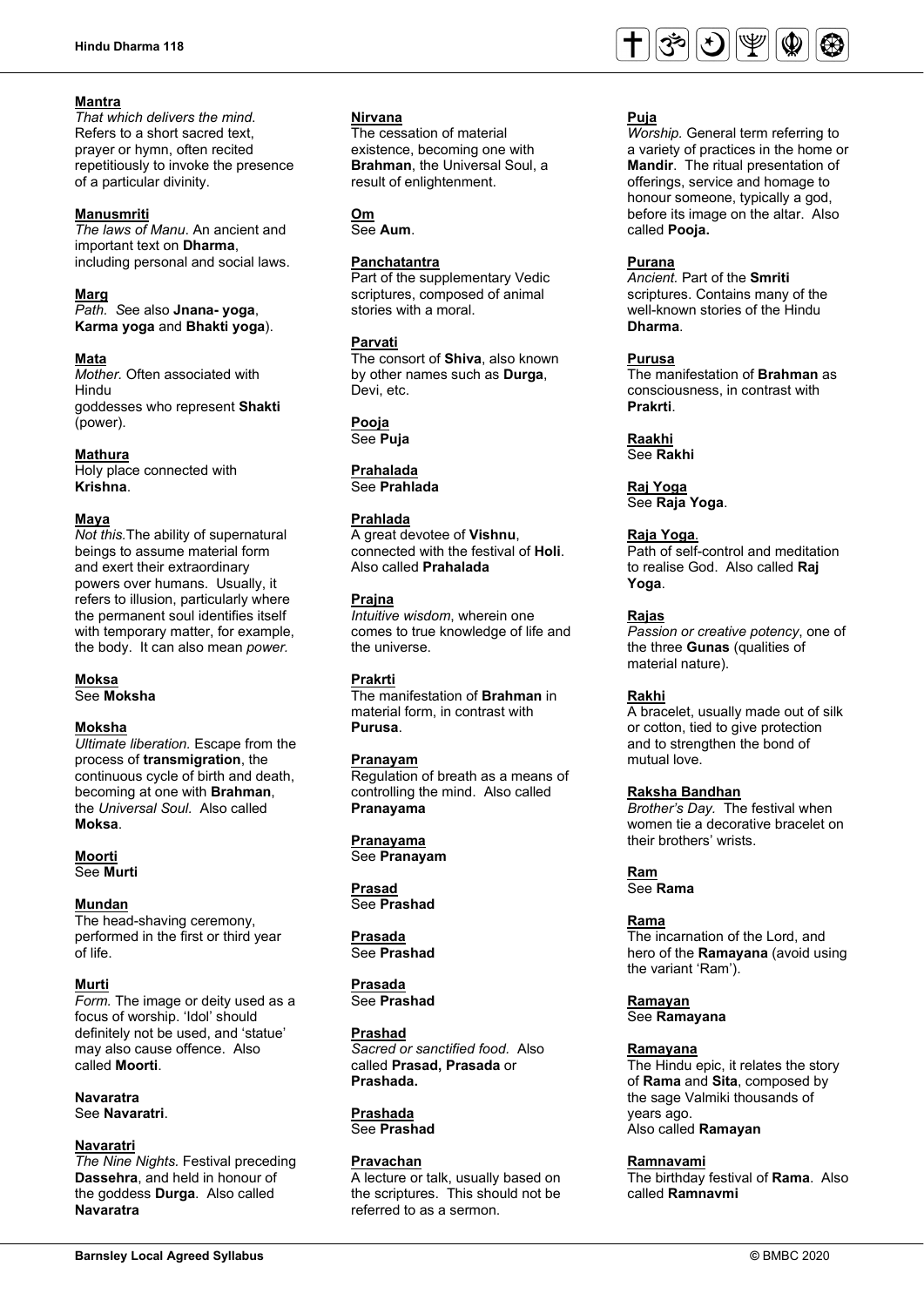

**Ramnavmi** See **Ramnavami**

### **Rc Veda**  See **Rig Veda**

### **Reincarnation**

Belief that life continues after death in a new form through transmigration. Hopefully to a higher form until **Nirvana** is reached.

### **Rg Veda** See **Rig Veda**

# **Rig Veda**

The first scripture of the Hindu **Dharma**, containing spiritual and scientific knowledge. Also called **Rc Veda** and **Rg Veda**

#### **Rishi**

*Seer / Sage /Knowledgeable One.* More specifically, one of the seven seers who received the divine wisdom. Also called **Rsi** or **Risi**.

**Risi** See **Rishi**

**Rsi** See **Rishi**

**Saddhu** See **Sadhu**

**Sadhan** See **Sadhana**

#### **Sadhana** One's regulated spiritual practices or discipline. Also called **Sadhan**

**Sadhu** *Holy man / Ascetic.* Also called **Saddhu**.

**Saivism** See **Shaivism**

**Sakti** See **Shakti**

**Sama Veda** *The Veda of chanting,* material mainly from the **Rig Veda**, arranged for ritual chanting in worship.

**Samadhi** Intense concentration in order to attain the cessation of mental activity.

**Samnyasin** See **Sannyasin**

### **Samsara**

*The world.* The place where **transmigration** (the soul's passage through a series of lives in different species) occurs and the action of this occurring. Also called **Sansara**.

### **Samskar**

Sacraments designed to initiate a new stage of life. There are usually a total of sixteen such rites of passage (though many schools of thought do not practise them all). Also called **Sanskar** or **Samskara**

**Samskara** See **Samskar**

**Samyasin** See **Sannyasin**

### **Sanatan Dharma**

*The eternal or imperishable religion*; also known as Vedic **Dharma**. Adherents often prefer this term to Hindu **Dharma** since it characterises their belief in the revealed and universal nature of religion.

**Sannyasa** See **Sannyasin**

### **Sannyasin**

*Renouncer.* The fourth stage of Hindu life or **Ashrama**. A renunciate who, having given up worldly affairs and attachments, often becomes a mendicant, seeking only **Moksha**. Also called **Samyasin** or **Samnyasin**.

### **Sanskrit**

Sacred language of the gods and the Hindu scriptures. Language of the **Aryans**, who invaded India in the second millennia **BCE**.

#### **Sansara** See **Samsara**

**Sanskar** See **Samskar**.

**Saraswati**  $\overline{p}$  (i) The power of knowledge. (ii)The goddess of learning.

**Sattva** *Goodness,* or the potency to sustain and nourish, one of the three **Gunas**. Also called **Sattwa**.

**Sattwa**  See **Sattva**.

**Seeta**  See **Sita**.

### **Seva**

*Service*. Either to the divine or to humanity. Also called **Sewa**

**Sewa**  See **Seva**

### **Shaivism**

The religion of Hindus who are devotees of **Shiva**. Also called **Saivism**.

## **Shakti**

*Energy or power*, especially of a Hindu feminine deity. Also called **Sakti**

## **Shiva**

A Hindu god. The name means *kindly or auspicious.* Also called **Siva** or **Civa**, with many other variants also found.

### **Shivaratri**

The annual festival celebrated in February/March in honour of **Shiva**. Also called **Mahashivaratri** or **Sivaratri**.

### **Shraddha**

Ceremony in which sanctified food is offered to the poor and needy in memory of departed ancestors. Also called **Sraddha**

## **Shri**

*Illustrious. (i)* Used as a title of respect, for example **Shri Krishna**. (ii) Also a respectful title for men. The feminine form is **Shrimati**  (Mrs). Also called **Sri**.

**Shrimati** 

*Illustrious.* Feminine form of **Shri**.

# **Shrine**

Place dedicated to worship, often containing pictures and images. Used in **Puja**.

## **Shruti**

*That which is heard.* A term specifically applied to the Four **Vedas**, including the **Upanishads**. Also called **Srti** or **Sruti**.

## **Siddhi**

Attainment of supernatural psychic powers whilst practicing **Yoga**.

**Sita** 

The divine consort of **Rama**. Also called **Seeta**.

**Siva**  See **Shiva**.

**Sivaratri** See **Shivaratri**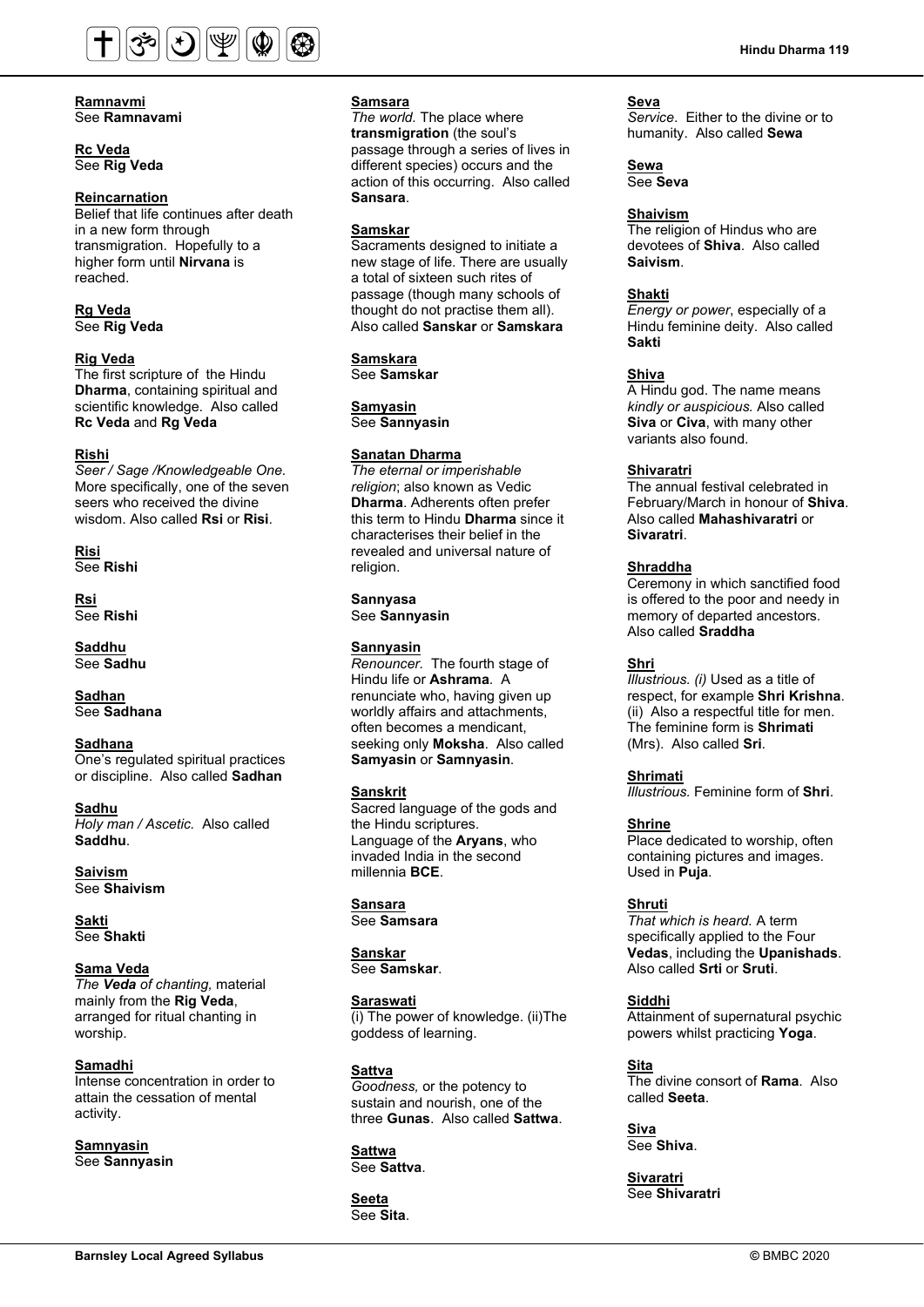## **Smriti**

*That which is remembered.*  Scriptures less ancient than the **Vedas** and **Upanishads**, including the **Ramayana** and **Mahabharata.**  Also called **Srti**

# **Sraddha**

See **Shraddha**.

# **Sri**

See **Shri**

**Srti** Variant spelling of (i) **Smriti**. (ii) **Shruti**.

**Sruti** See **Shruti**

# **Sutra (Sutras)**

Short sayings or verses relating to various rituals, or encapsulating profound philosophical meaning. Also called **Sutta**.

### **Sutta** See **Sutra**.

**Svami** See **Swami**.

#### **Svastika** See **Swastika**.

## **Swami**

*Controller.* Sometimes, more specifically, Goswami (*one who can control his/her senses*). An honorific title applied to a religious teacher or holy person, particularly the **Sannyasin**. Also called **Svami**.

## **Swastika [Sanskrit]**

*Well-being.* A mark of good fortune. The four arms signify the four directions (space), the four **Vedas** (knowledge), and the four stages (time) in the life cycle. Not to be confused with the Nazi symbol. Also called **Svastiki**.

## **Tamas**

Ignorance or destructive potency, the lowest of the three **Gunas**.

# **Tilak**

See **Tilaka**

# **Tilaka**

The mark made on the **Murti** or on the forehead of a worshipper. It is a symbol of the power of God within. Also called **Tilak**.

## **Transmigration**

The movement of soul through a series of lives, (possibly including different species) occurs. See **Samsara**.

## **Treta Yuga**

Second of the four cyclical ages of time.

## **Trimurti**

*The three deities.* Refers to **Brahma** (the Creator), **Vishnu** (the preserver) and **Shiva** (the destroyer), who personify and control the three **Gunas** They represent and control the three functions of creation, preservation and destruction. The Christian term 'Trinity' should be avoided.

### **Upanayana**

Ceremony when the sacred thread is tied – to mark the start of learning with a **Guru**.

## **Upanisads**

See **Upanishads**

# **Upanishads**

*To sit down near.* The last of the four sacred texts of the **Vedas**. A sacred text based on the teaching of a **Guru** to a disciple. The **Upanishads** explain the teachings of the **Vedas**. In it the monotheistic philosophy of the Hindu **Dharma** is asserted. Also called **Upanisads**.

# **Vaisnavism**

See **Vaishnavism**

## **Vaishnavism**

The religion of Hindus who are devotees of the god **Vishnu**. Also called **Vaisnavism**

# **Vaishya**

The third of the four **Varnas** of Hindu society, composed of merchants and farmers. Also called **Vaisya**

**Vaisya** See **Vaishya**

## **Vanaprastha**

*Forest dweller.* (i) The third stage of Hindu life or **Ashrama**, typified by retirement and asceticism. See also **Vanaprasthi**

**Vanaprasthi** See **Vanaprastha**

## **Varanasi**

City on the **Ganga** (River Ganges), sacred river to **Shiva**. It is one of the holiest pilgrimage sites and also an ancient centre of learning. Also called **Banares, Benares, Kashi** or **Kasi**.



## **Varna (Varnas)**

*Colour.* The four principal divisions of Hindu society. It is important to note that the word 'caste' refers strictly to sub-divisions within each **Varna**, and not to **Varnas** themselves

## **Varnashrama**

The system whereby society is divided into four **Varnas** (divisions) and life into four **Ashramas**  (stages). Also called **Varnasrama Dharma**.

# **Varnasrama Dharma**

See **Varnashrama** 

## **Varsha Pratipada**

*The day of Creation.* Celebrated as New Year's Day by many Hindus.

### **Veda (Vedas)**

*Knowledge.* Specifically relates to the four **Vedas**, though any teaching which is consistent with the conclusions of these scriptures, is also accepted as Vedic.

# **Vijay Dashmi**

See **Dassehra**

## **Vishnu**

A Hindu god. With **Brahma** and **Shiva** forms the **Trimurti.** Also called **Visnu**

# **Visnu**

See **Vishnu**

## **Vrat**

*Vow.* Often including abstention from certain foods. Also called **Vratam**.

**Vratam**

See **Vrat**.

## **Vrindavan**

The sacred village connected with **Krishna's** pastimes as a youth. Also called **Brindavan, Vrindavana** or **Brindaban**.

# **Vrindavana**

See **Vrindavan**

## **Yajur Veda**

One of the four **Vedas**, dealing with the knowledge of **Karma**.

## **Yamuna**

Tributary of the river **Ganga** *(River Ganges),* considered by many Hindus to be the most sacred of all holy rivers. Also called **Jamuna** or **Jumna**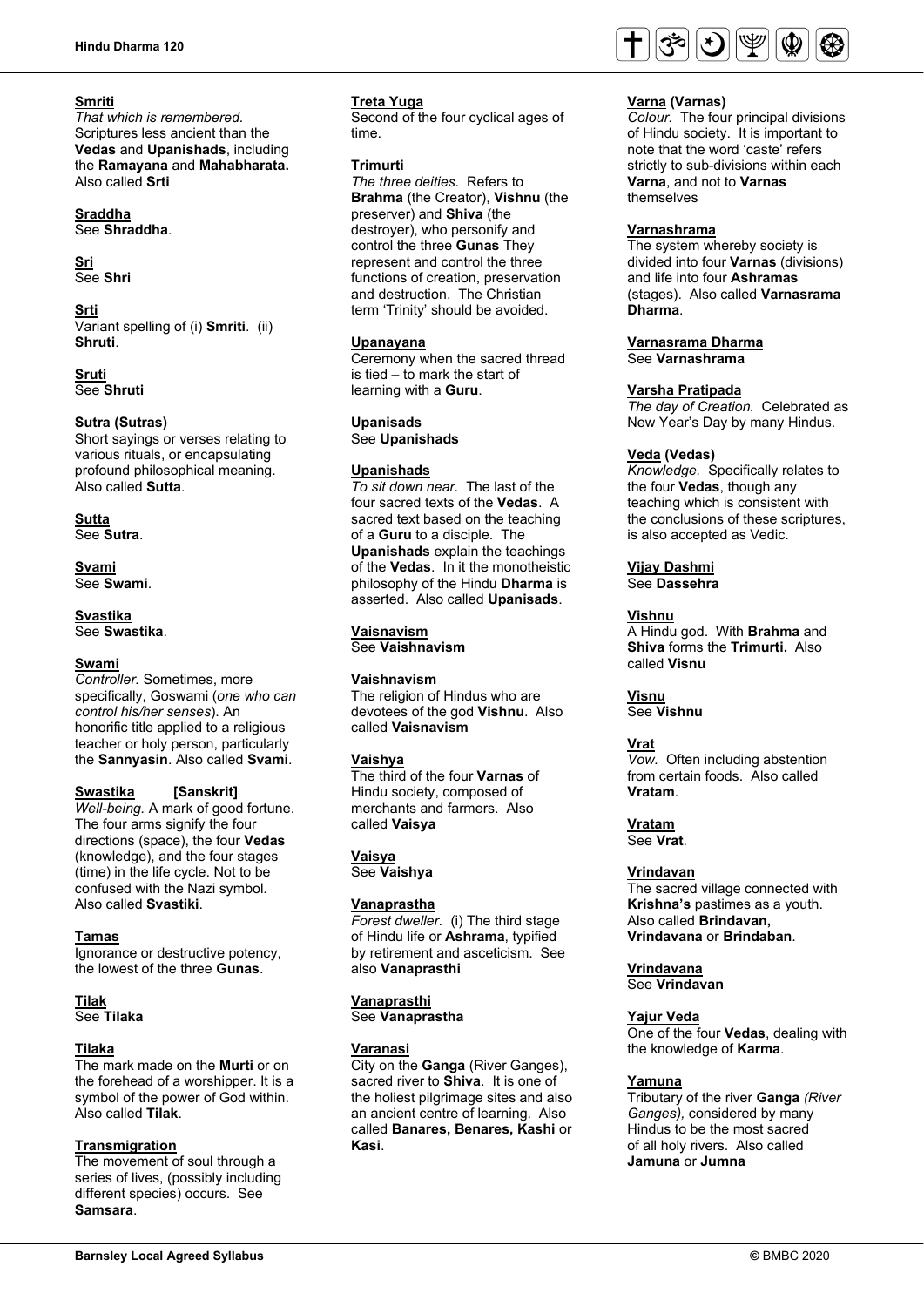

## **Yatra**

*Pilgrimage.* Usually to important sacred places in India. Also called **Jatra**.

# **Yoga**

*Communion/Union of the soul with the Supreme.* The process of physical or mental discipline which promotes self-awareness and through that pure consciousness and a relationship with the divine. The English word 'yoke' is derived from **Yoga**.

# **Yuga**

*Age,* or extended period of time, of which there are four: **Krta Yuga, Treta Yuga, Dvapara Yuga** and **Kali Yuga**, which occur and reoccur cyclically.